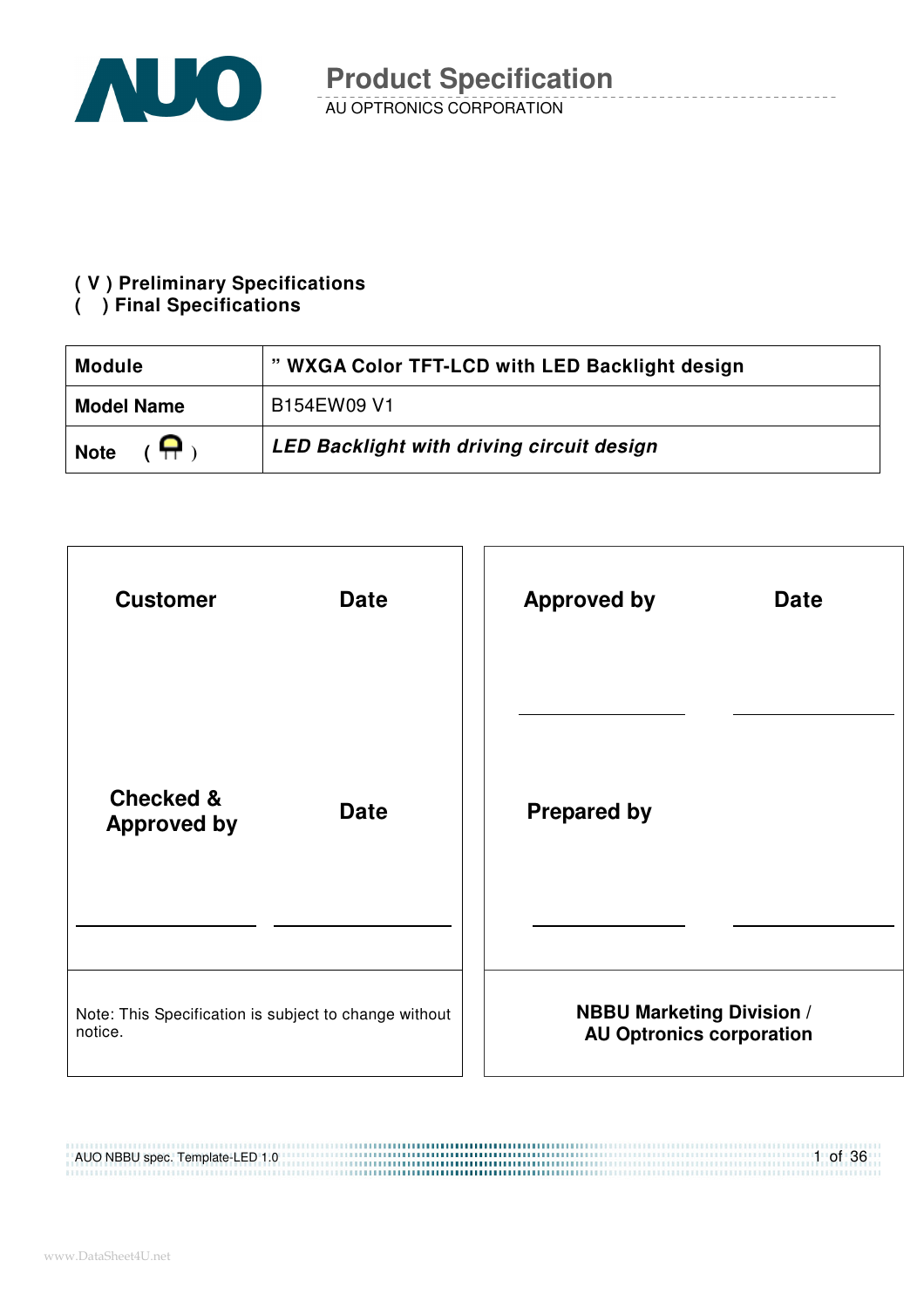

# **Product Specification**<br>AU OPTRONICS CORPORATION

### Contents

|  | 27 |
|--|----|
|  |    |
|  |    |
|  |    |
|  |    |
|  |    |
|  |    |
|  |    |
|  |    |
|  |    |
|  |    |

AUO NBBU spec. Template-LED 1.0 2 of 36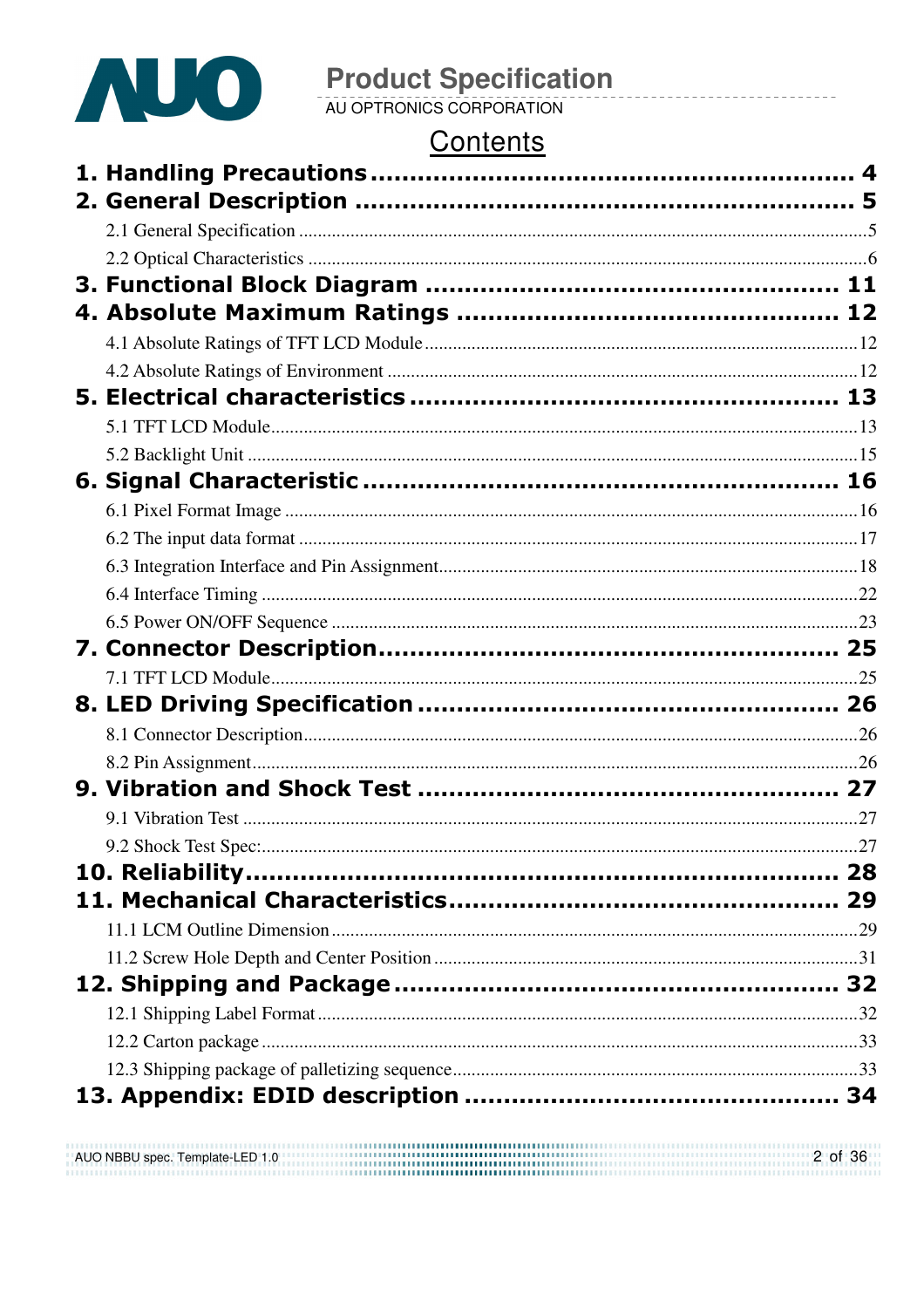

AU OPTRONICS CORPORATION

## **Record of Revision**

| Version and Date   Page |     | Old description                   | <b>New Description</b> | Remark |
|-------------------------|-----|-----------------------------------|------------------------|--------|
| 0.12008/04/28           | All | <b>First Edition for Customer</b> |                        |        |
|                         |     |                                   |                        |        |
|                         |     |                                   |                        |        |
|                         |     |                                   |                        |        |
|                         |     |                                   |                        |        |
|                         |     |                                   |                        |        |
|                         |     |                                   |                        |        |

| AUO NBBU spec. Template-LED 1.0 | 3 of 36 |
|---------------------------------|---------|
|                                 |         |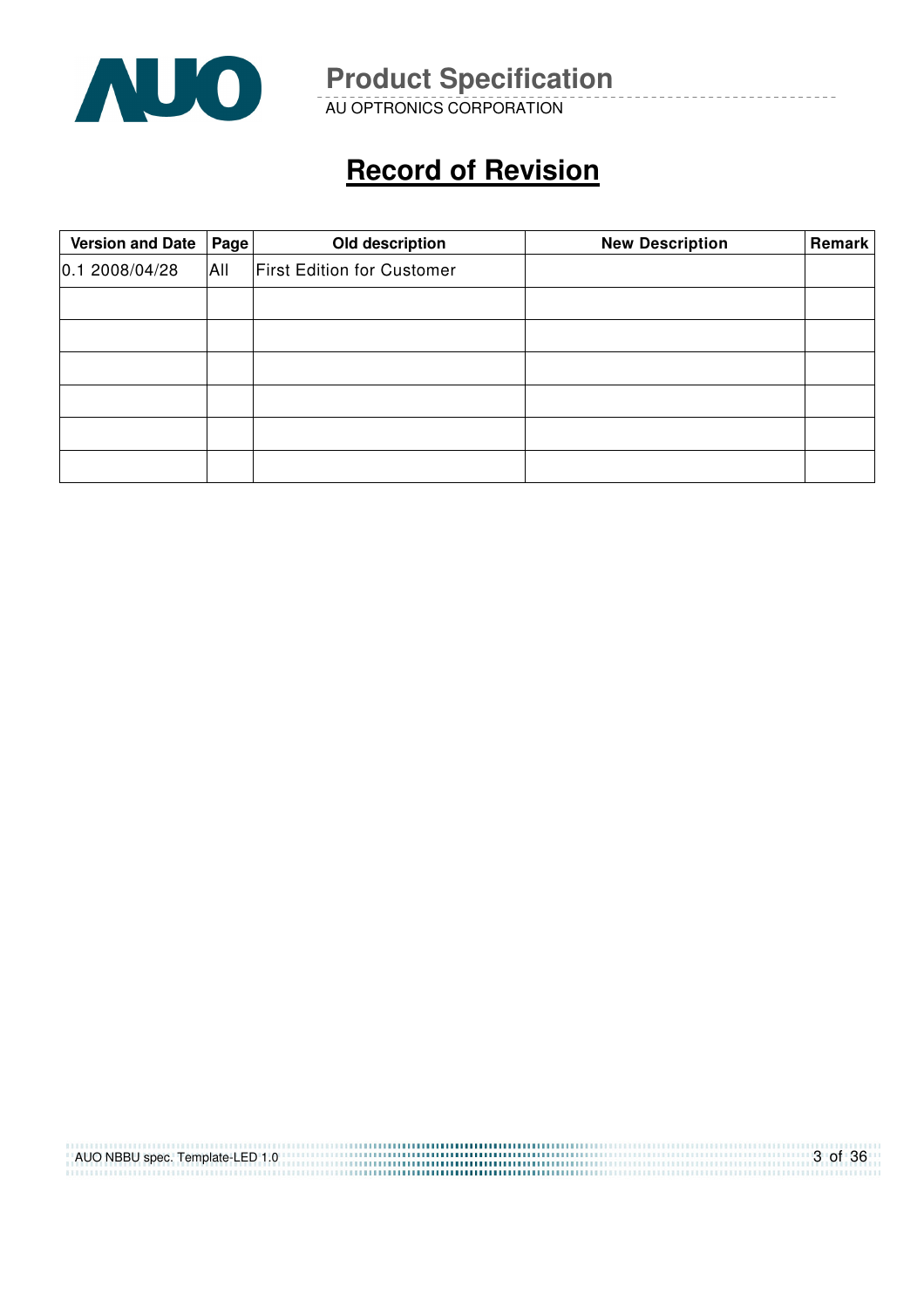

#### **1. Handling Precautions**

- 1) Since front polarizer is easily damaged, pay attention not to scratch it.
- 2) Be sure to turn off power supply when inserting or disconnecting from input connector.
- 3) Wipe off water drop immediately. Long contact with water may cause discoloration or spots.
- 4) When the panel surface is soiled, wipe it with absorbent cotton or other soft cloth.
- 5) Since the panel is made of glass, it may break or crack if dropped or bumped on hard surface.
- 6) Since CMOS LSI is used in this module, take care of static electricity and insure human earth when handling.
- 7) Do not open nor modify the Module Assembly.
- 8) Do not press the reflector sheet at the back of the module to any directions.
- 9) At the insertion or removal of the Signal Interface Connector, be sure not to rotate nor tilt the Interface Connector of the TFT Module.
- 11) After installation of the TFT Module into an enclosure (Notebook PC Bezel, for example), do not twist nor bend the TFT Module even momentary. At designing the enclosure, it should be taken into consideration that no bending/twisting forces are applied to the TFT Module from outside. Otherwise the TFT Module may be damaged.
- 12) Small amount of materials having no flammability grade is used in the LCD module. The LCD module should be supplied by power complied with requirements of Limited Power Source (IEC60950 or UL1950), or be applied exemption.
- 13) Disconnecting power supply before handling LCD modules, it can prevent electric shock, DO NOT TOUCH the electrode parts, cables, connectors and LED circuit part of TFT module that a LED light bar build in as a light source of back light unit. It can prevent electrostic breakdown.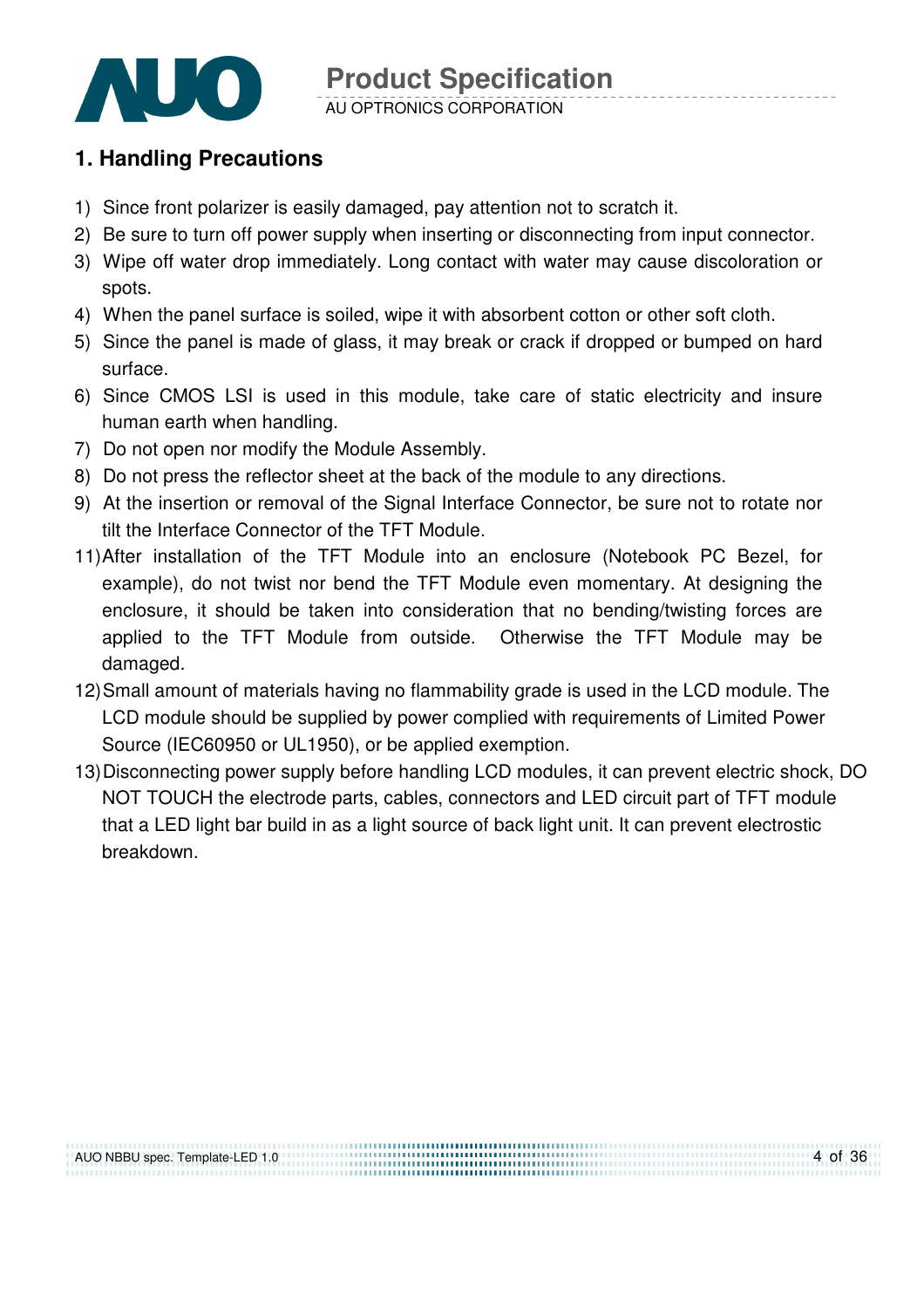

AU OPTRONICS CORPORATION

### **2. General Description**

B154EW09 V1 is a Color Active Matrix Liquid Crystal Display composed of a TFT LCD panel, a driver circuit, and LED backlight system. The screen format is intended to support the WXGA (1280(H) x 800(V)) screen and 262k colors (RGB 6-bits data driver) with LED backlight driving circuit. All input signals are LVDS interface compatible.

B154EW09 V1 is designed for a display unit of notebook style personal computer and industrial machine.

### **2.1 General Specification**

The following items are characteristics summary on the table at 25  $\degree$ C condition:

| <b>Items</b>                                             | <b>Unit</b>            | <b>Specifications</b>                                                 |        |       |                          |
|----------------------------------------------------------|------------------------|-----------------------------------------------------------------------|--------|-------|--------------------------|
| Screen Diagonal                                          | [mm]                   | 391 (15.4W")                                                          |        |       |                          |
| <b>Active Area</b>                                       | [mm]                   | 331.2(H) X 207.0(V)                                                   |        |       |                          |
| Pixels H x V                                             |                        | 1280x3(RGB) x 800                                                     |        |       |                          |
| <b>Pixel Pitch</b>                                       | [mm]                   | 0.2588X0.2588                                                         |        |       |                          |
| <b>Pixel Arrangement</b>                                 |                        | R.G.B. Vertical Stripe                                                |        |       |                          |
| <b>Display Mode</b>                                      |                        | Normally White                                                        |        |       |                          |
| White Luminance (ILED=20mA)<br>Note: ILED is LED current | $\lceil cd/m^2 \rceil$ | 220 typ. (5 points average)<br>187 min. (5 points average)<br>(Note1) |        |       |                          |
| <b>Luminance Uniformity</b>                              |                        | 1.25 max. (5 points)                                                  |        |       |                          |
| <b>Contrast Ratio</b>                                    |                        | 500 typ                                                               |        |       |                          |
| <b>Response Time</b>                                     | [ms]                   | 8 typ.                                                                |        |       |                          |
| Nominal Input Voltage VDD                                | [Volt]                 | $+3.3$ typ.                                                           |        |       |                          |
| <b>Power Consumption</b>                                 | [Watt]                 | 5.7 max. (Include Logic and Back Light power)                         |        |       |                          |
| Weight                                                   | [Grams]                | 460 max.                                                              |        |       |                          |
| Physical Size without inverter,                          | [mm]                   |                                                                       | Length | Width | <b>Thickness</b>         |
| bracket.                                                 |                        | Max                                                                   | 344.5  | 222.5 | 5.7                      |
|                                                          |                        | Typical                                                               | 344.0  | 222.0 | $\overline{\phantom{0}}$ |
|                                                          |                        | Min                                                                   | 343.5  | 221.5 |                          |
| <b>Electrical Interface</b>                              |                        | 1 channel LVDS                                                        |        |       |                          |
| <b>Surface Treatment</b>                                 |                        | Anti-Glare, Hardness 3H,                                              |        |       |                          |
| <b>Support Color</b>                                     |                        | 262K colors (RGB 6-bit)                                               |        |       |                          |

AUO NBBU spec. Template-LED 1.0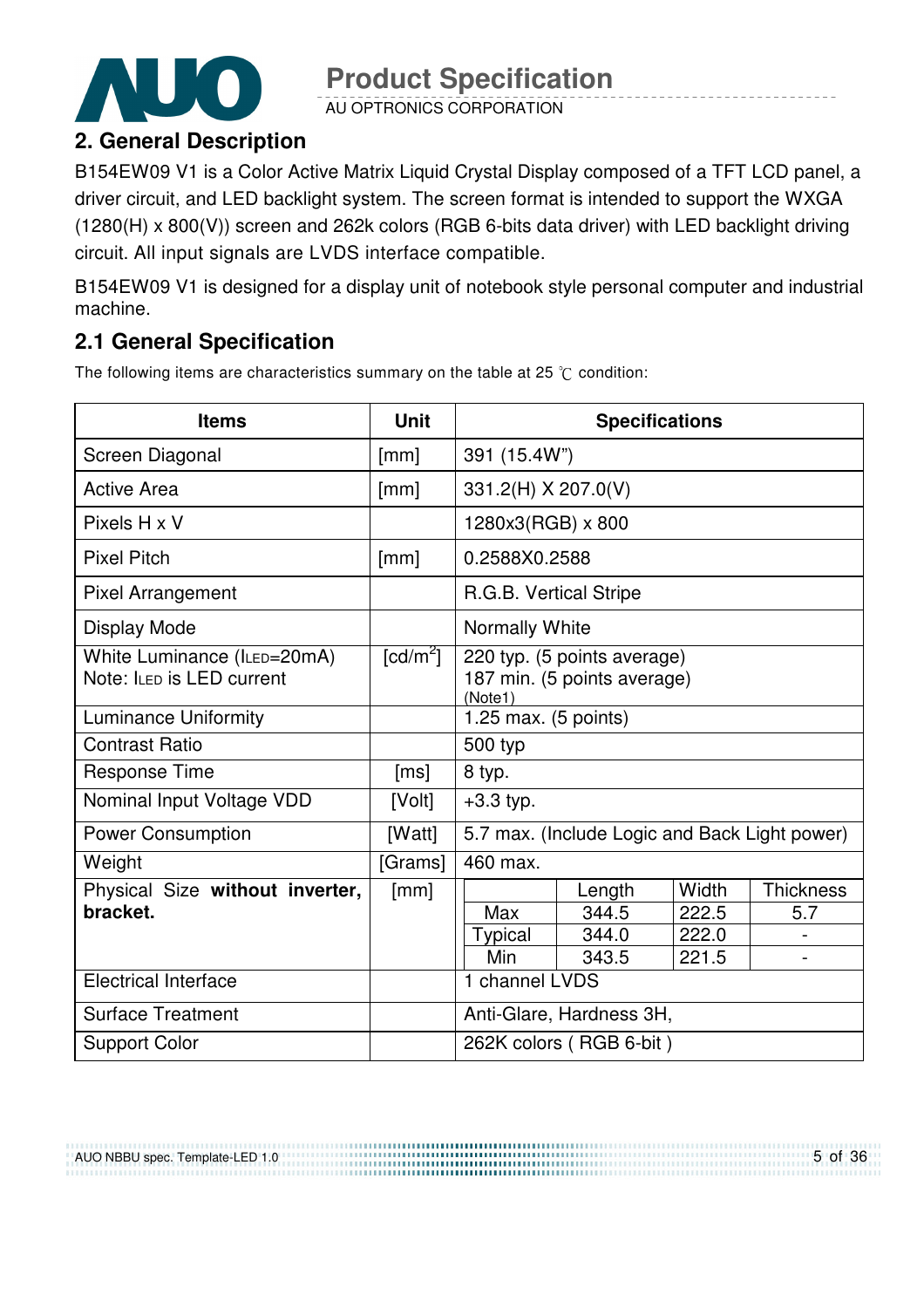

AU OPTRONICS CORPORATION

| Temperature Range<br>Operating<br>Storage (Non-Operating) | $\mathsf{I}^\circ\mathsf{C}$<br>$\mathsf{I}^\circ\mathsf{Cl}$ | 0 to $+50$<br>$-20$ to $+60$ |
|-----------------------------------------------------------|---------------------------------------------------------------|------------------------------|
| <b>RoHS Compliance</b>                                    |                                                               | <b>RoHS Compliance</b>       |

### **2.2 Optical Characteristics**

The optical characteristics are measured under stable conditions at 25 $\degree$  (Room Temperature) :

| Item                                |              | <b>Symbol</b> | <b>Conditions</b>                                                |  | Min.                         | Typ.       | Max.           | <b>Unit</b>     | <b>Note</b> |
|-------------------------------------|--------------|---------------|------------------------------------------------------------------|--|------------------------------|------------|----------------|-----------------|-------------|
| <b>White Luminance</b><br>ILED=20mA |              |               | 5 points average                                                 |  | 187                          | 220        |                | $\text{cd/m}^2$ | 1, 4, 5.    |
|                                     |              | $\theta$ R    | <b>Horizontal</b><br>(Right)                                     |  | 40                           | 45         |                |                 |             |
| <b>Viewing Angle</b>                |              | $\theta_L$    | $CR = 10$<br>(Left)                                              |  | 40                           | 45         |                | degree          |             |
|                                     |              | $\phi$ н      | <b>Vertical</b><br>(Upper)                                       |  | 10                           | 15         |                |                 | 4, 9        |
|                                     |              | $\phi_L$      | $CR = 10$<br>(Lower)                                             |  | 30                           | 35         |                |                 |             |
| Luminance<br><b>Uniformity</b>      |              | $\delta$ 5P   | <b>5 Points</b>                                                  |  |                              | ۰          | 1.25           |                 | 1, 3, 4     |
| Luminance<br><b>Uniformity</b>      |              | $\delta$ 13P  | <b>13 Points</b>                                                 |  | $\qquad \qquad \blacksquare$ |            | 1.50           |                 | 2, 3, 4     |
| <b>Contrast Ratio</b>               |              | <b>CR</b>     |                                                                  |  | 300                          | 500        | $\blacksquare$ |                 | 4,6         |
| <b>Cross talk</b>                   |              | $\%$          |                                                                  |  |                              |            | 4              |                 | 4, 7        |
|                                     |              | $T_{r}$       | <b>Rising</b>                                                    |  | $\blacksquare$               | <b>TBD</b> | $\blacksquare$ |                 |             |
| <b>Response Time</b>                |              | $T_{\rm f}$   | <b>Falling</b><br><b>TBD</b><br>$\blacksquare$<br>$\blacksquare$ |  | msec                         | 4, 8       |                |                 |             |
|                                     |              | $T_{\rm RT}$  | <b>Rising + Falling</b>                                          |  | $\blacksquare$               | 8          | 16             |                 |             |
|                                     | <b>Red</b>   | <b>Rx</b>     |                                                                  |  |                              | <b>TBD</b> |                |                 |             |
|                                     |              | <b>Ry</b>     |                                                                  |  |                              | <b>TBD</b> |                |                 |             |
|                                     | <b>Green</b> | Gx            |                                                                  |  |                              | <b>TBD</b> |                |                 |             |
| Color /<br><b>Chromaticity</b>      |              | Gy            |                                                                  |  |                              | <b>TBD</b> |                |                 |             |
| <b>Coodinates</b>                   |              | <b>Bx</b>     | <b>CIE 1931</b>                                                  |  |                              | <b>TBD</b> |                |                 | 4           |
|                                     | <b>Blue</b>  | <b>By</b>     |                                                                  |  |                              | <b>TBD</b> |                |                 |             |
|                                     |              | Wx            |                                                                  |  | 0.263                        | 0.313      | 0.363          |                 |             |
|                                     | <b>White</b> | <b>Wy</b>     |                                                                  |  | 0.279                        | 0.329      | 0.379          |                 |             |
| <b>NTSC</b>                         |              | %             |                                                                  |  |                              | 45         |                |                 |             |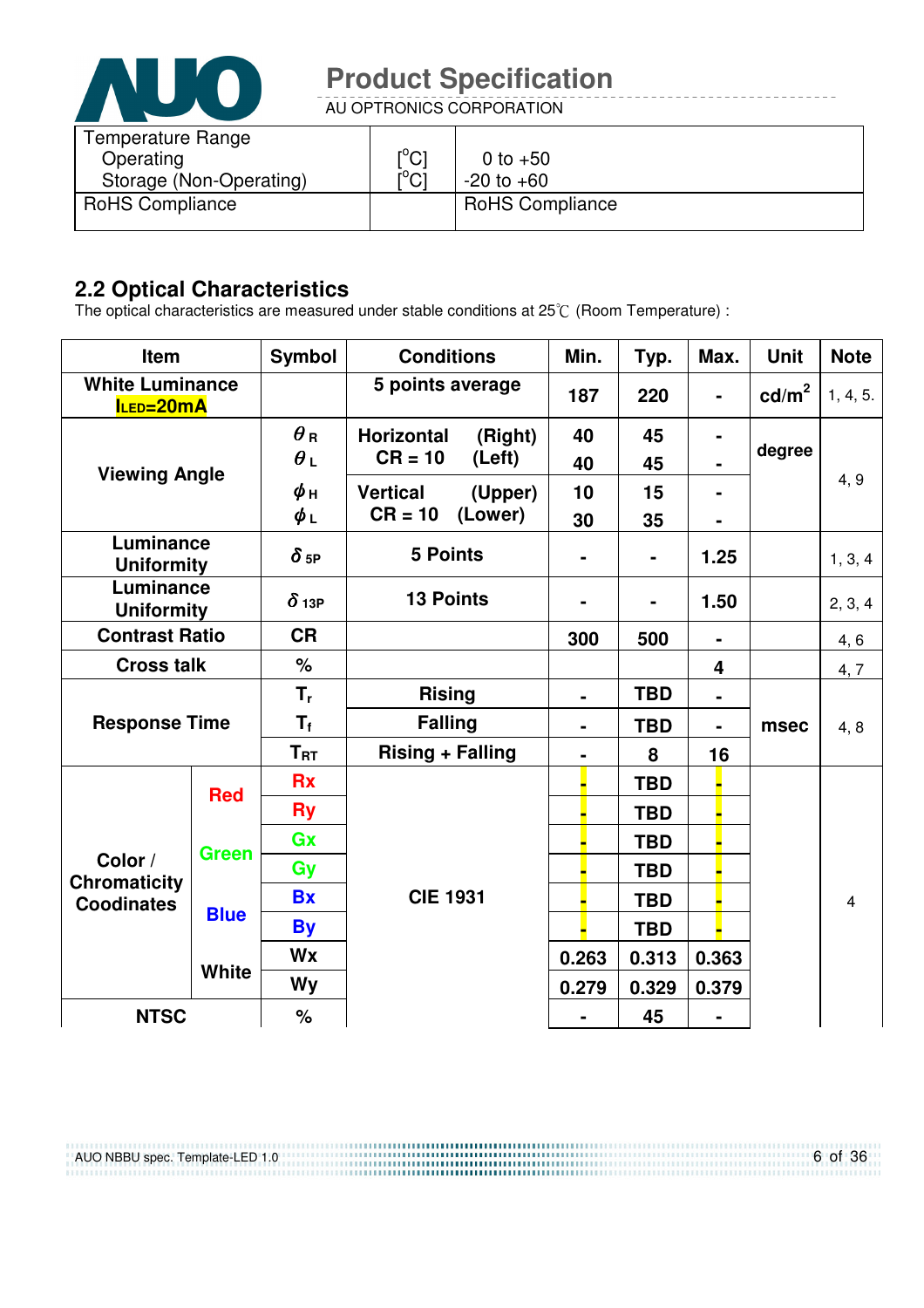

AU OPTRONICS CORPORATION

#### Note 1: 5 points position (Ref: Active area)



Note 2: 13 points position (Ref: Active area)



Note 3: The luminance uniformity of 5 or13 points is defined by dividing the maximum luminance values by the minimum test point luminance

| $\delta$ W <sub>5</sub> |  | Maximum Brightness of five points     |
|-------------------------|--|---------------------------------------|
|                         |  | Minimum Brightness of five points     |
|                         |  | Maximum Brightness of thirteen points |
| $\delta$ w13            |  | Minimum Brightness of thirteen points |
|                         |  |                                       |

Note 4: Measurement method

AUO NBBU spec. Template-LED 1.0 7 of 36 .......................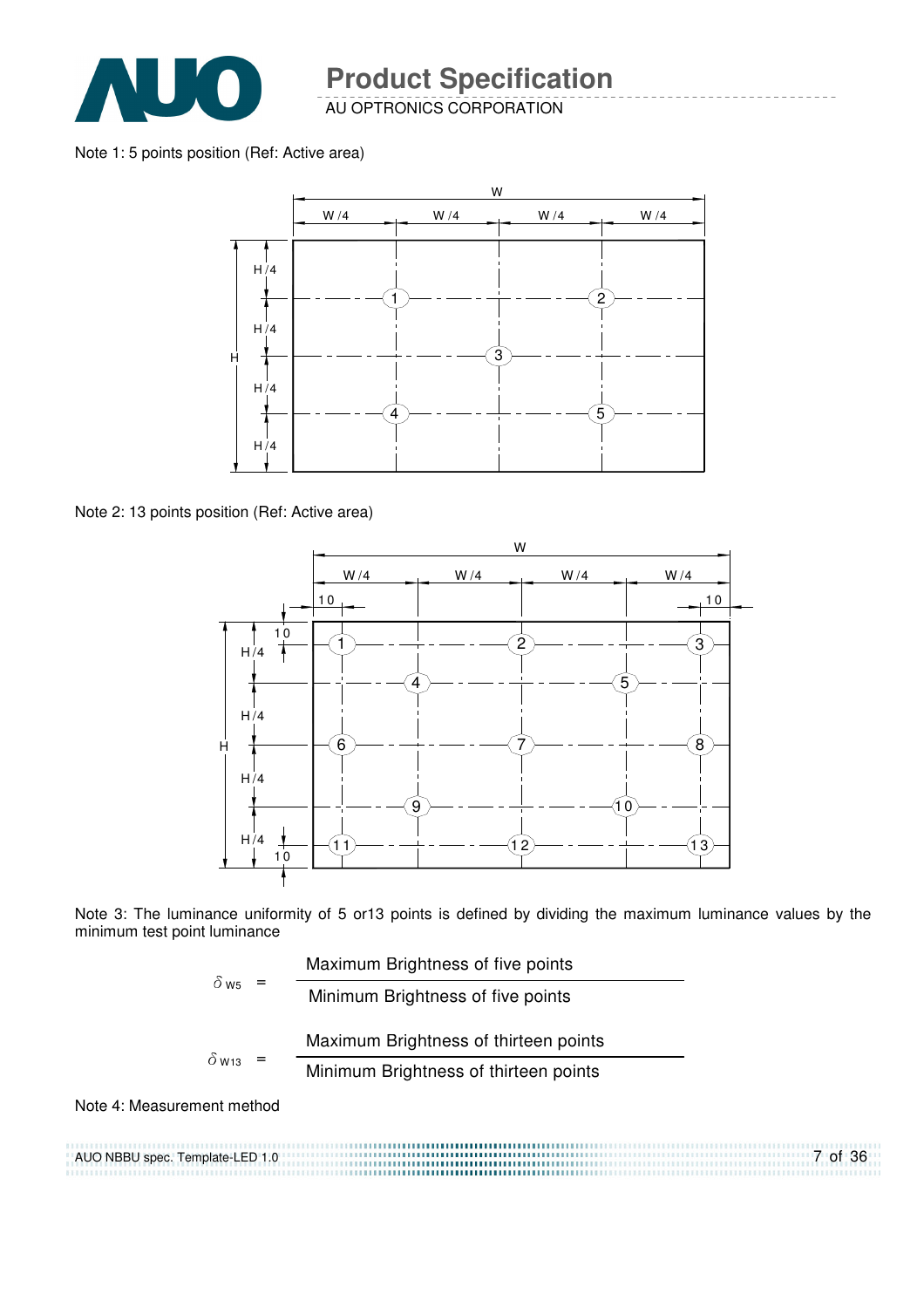

AU OPTRONICS CORPORATION

The LCD module should be stabilized at given temperature for 30 minutes to avoid abrupt temperature change during measuring. In order to stabilize the luminance, the measurement should be executed after lighting Backlight for 30 minutes in a stable, windless and dark room, and it should be measured in the center of screen.



Note 5: Definition of Average Luminance of White  $(Y_L)$ :

Measure the luminance of gray level 63 at 5 points  $Y_L = [L (1) + L (2) + L (3) + L (4) + L (5)] / 5$ L (x) is corresponding to the luminance of the point X at Figure in Note (1).

Note 6: Definition of contrast ratio:

Contrast ratio is calculated with the following formula.

Contrast ratio (CR)=  $\frac{\text{Brightness on the "White" state}}{\text{Brif} + \text{Brif} + \text{Brif} + \text{Brif} + \text{Brif} + \text{Brif} + \text{Brif} + \text{Brif} + \text{Brif} + \text{Brif} + \text{Brif} + \text{Brif} + \text{Brif} + \text{Brif} + \text{Brif} + \text{Brif} + \text{Brif} + \text{Brif} + \text{Brif} + \text{Brif} + \text{Brif} + \text{Brif} + \text{Brif} + \text{Brif} + \text{Brif} + \text{Brif} + \$ Brightness on the "Black" state

Note 7: Definition of Cross Talk (CT)

 $CT = |Y_B - Y_A| / Y_A \times 100$  (%)

#### **Where**

| AUO NBBU spec. Template-LED 1.0 | 8 of 36 |
|---------------------------------|---------|
|                                 |         |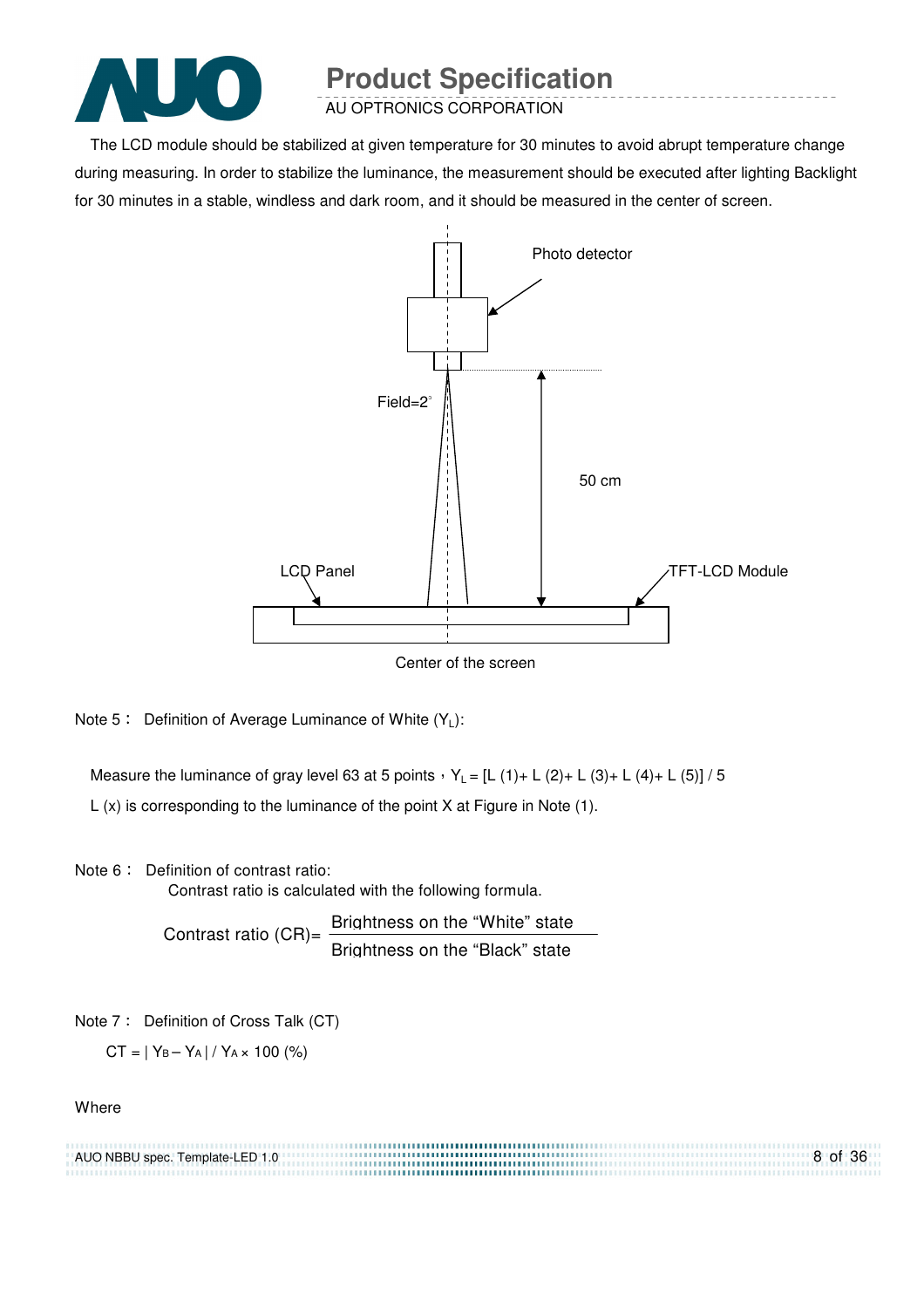

AU OPTRONICS CORPORATION

YA = Luminance of measured location without gray level 0 pattern (cd/m2)

 $Y_B$  = Luminance of measured location with gray level 0 pattern (cd/m<sub>2</sub>)



Note 8: Definition of response time:

The output signals of BM-7 or equivalent are measured when the input signals are changed from "Black" to "White" (falling time) and from "White" to "Black" (rising time), respectively. The response time interval between the 10% and 90% of amplitudes. Refer to figure as below.



| AUO NBBU spec. Template-LED 1.0 | 9 of 36 |
|---------------------------------|---------|
|                                 |         |
|                                 |         |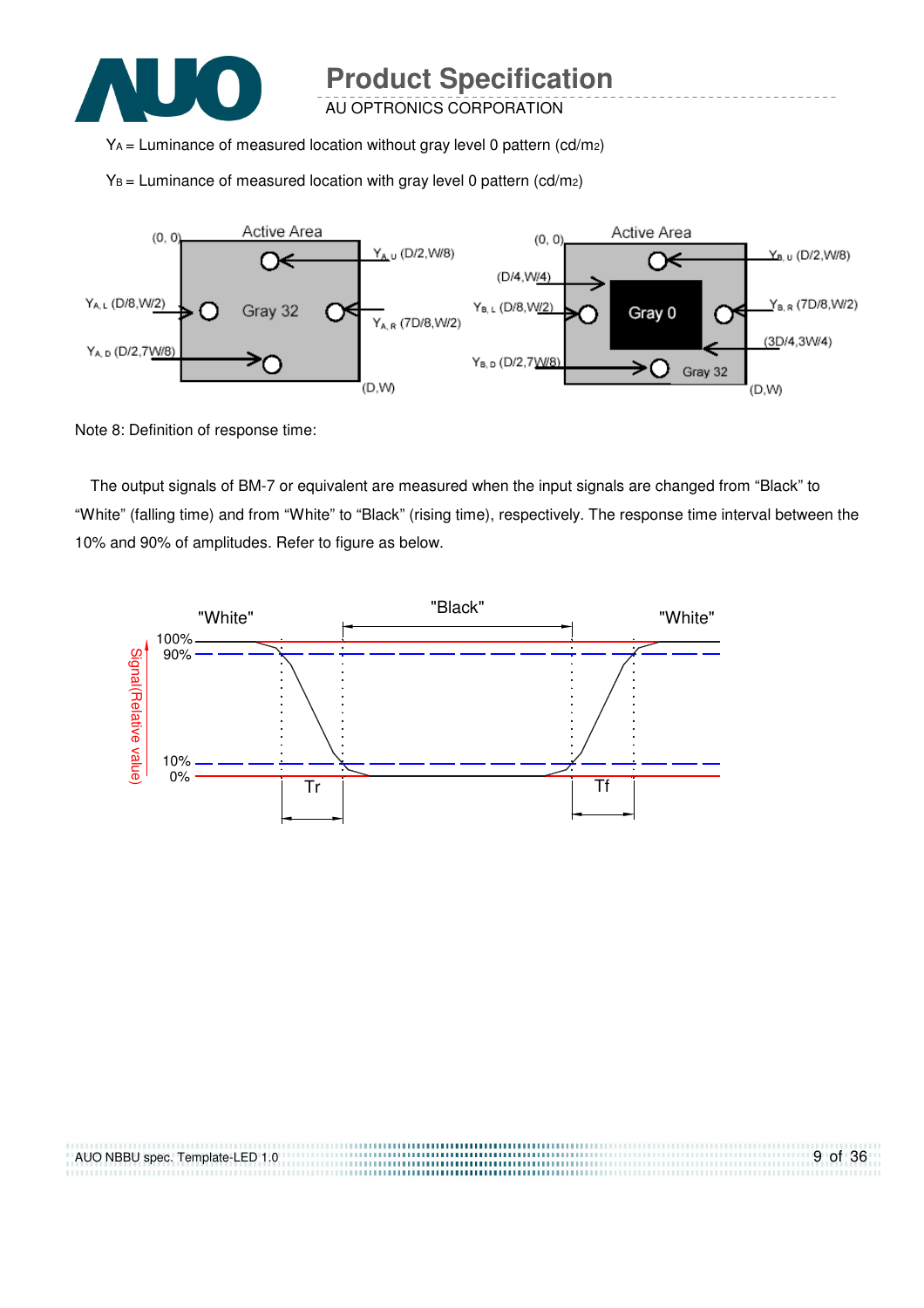

AU OPTRONICS CORPORATION

Note 8. Definition of viewing angle

Viewing angle is the measurement of contrast ratio  $\geq$  10, at the screen center, over a 180° horizontal and 180° vertical range (off-normal viewing angles). The 180° viewing angle range is broken down as follows; 90° (θ) horizontal left and right and 90° (Φ) vertical, high (up) and low (down). The measurement direction is typically perpendicular to the display surface with the screen rotated about its center to develop the desired measurement viewing angle.



| AUO NBBU spec. Template-LED 1.0 | $10$ of 36 |
|---------------------------------|------------|
|                                 |            |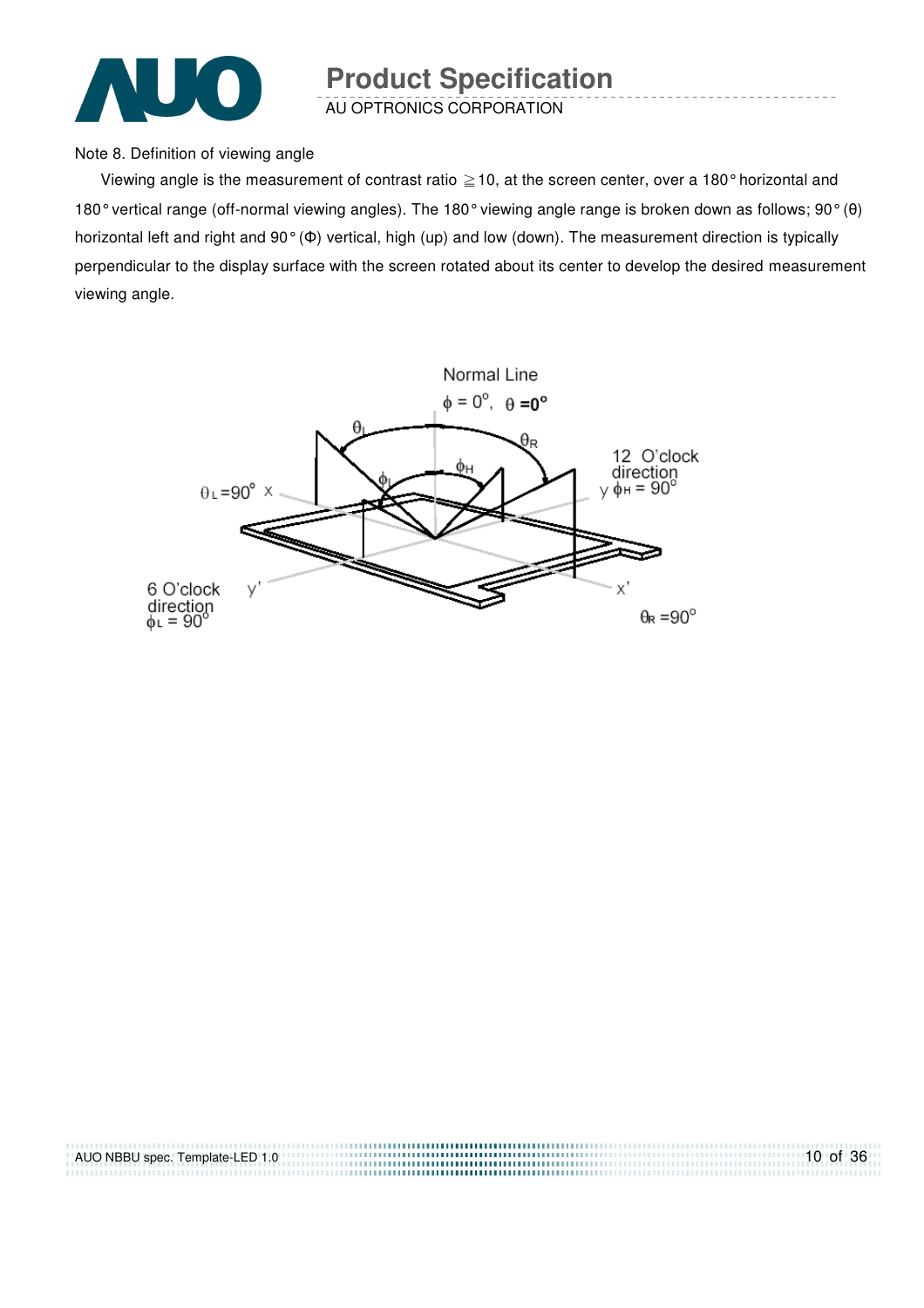

AU OPTRONICS CORPORATION

### **3. Functional Block Diagram**

The following diagram shows the functional block of the 15.4 inches wide Color TFT/LCD 40 Pin (One ch/connector Module:



| AUO NBBU spec. Template-LED 1.0 | $11$ of 36 |
|---------------------------------|------------|
|                                 |            |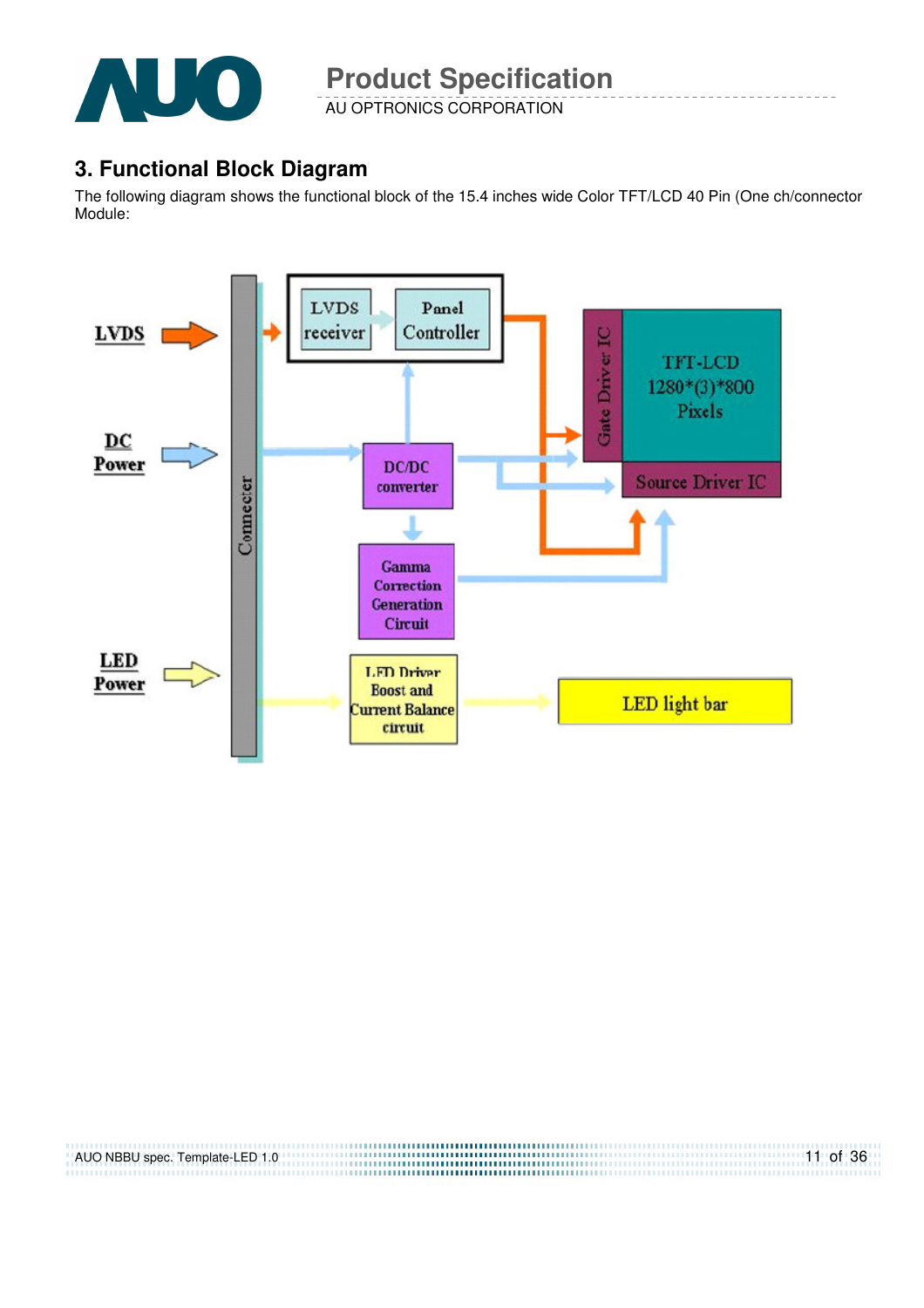

AU OPTRONICS CORPORATION

### **4. Absolute Maximum Ratings**

An absolute maximum rating of the module is as following:

#### **4.1 Absolute Ratings of TFT LCD Module**

| ltem                    | Svmbol | Min    | Max  | Unit   | Conditions |
|-------------------------|--------|--------|------|--------|------------|
| Logic/LCD Drive Voltage | Vin    | $-0.3$ | +4.U | [Volt] | Note :     |

### **4.2 Absolute Ratings of Environment**

| Item                         | Symbol     | Min   | Max   | Unit                                    | <b>Conditions</b> |
|------------------------------|------------|-------|-------|-----------------------------------------|-------------------|
| <b>Operating Temperature</b> | TOP        |       | $+50$ | $\mathsf{I}^\circ\mathsf{C} \mathsf{I}$ | Note 4            |
| <b>Operation Humidity</b>    | <b>HOP</b> | 10    | 90    | [%RH]                                   | Note 4            |
| Storage Temperature          | TST        | $-20$ | $+60$ | $\mathsf{I}^\circ\mathsf{C} \mathsf{I}$ | Note 4            |
| <b>Storage Humidity</b>      | HST        | 10    | 90    | [%RH]                                   | Note 4            |

Note 1: At Ta (25°C)

Note 2:  $I_{LED}$ =20 mA. Permanent damage to the device may occur if exceed maximum values.

Note 3: LED specification refer to section 5.2

#### **Note 4: For quality performance, please refer to AUO IIS (Incoming Inspection Standard)**.



12 of 36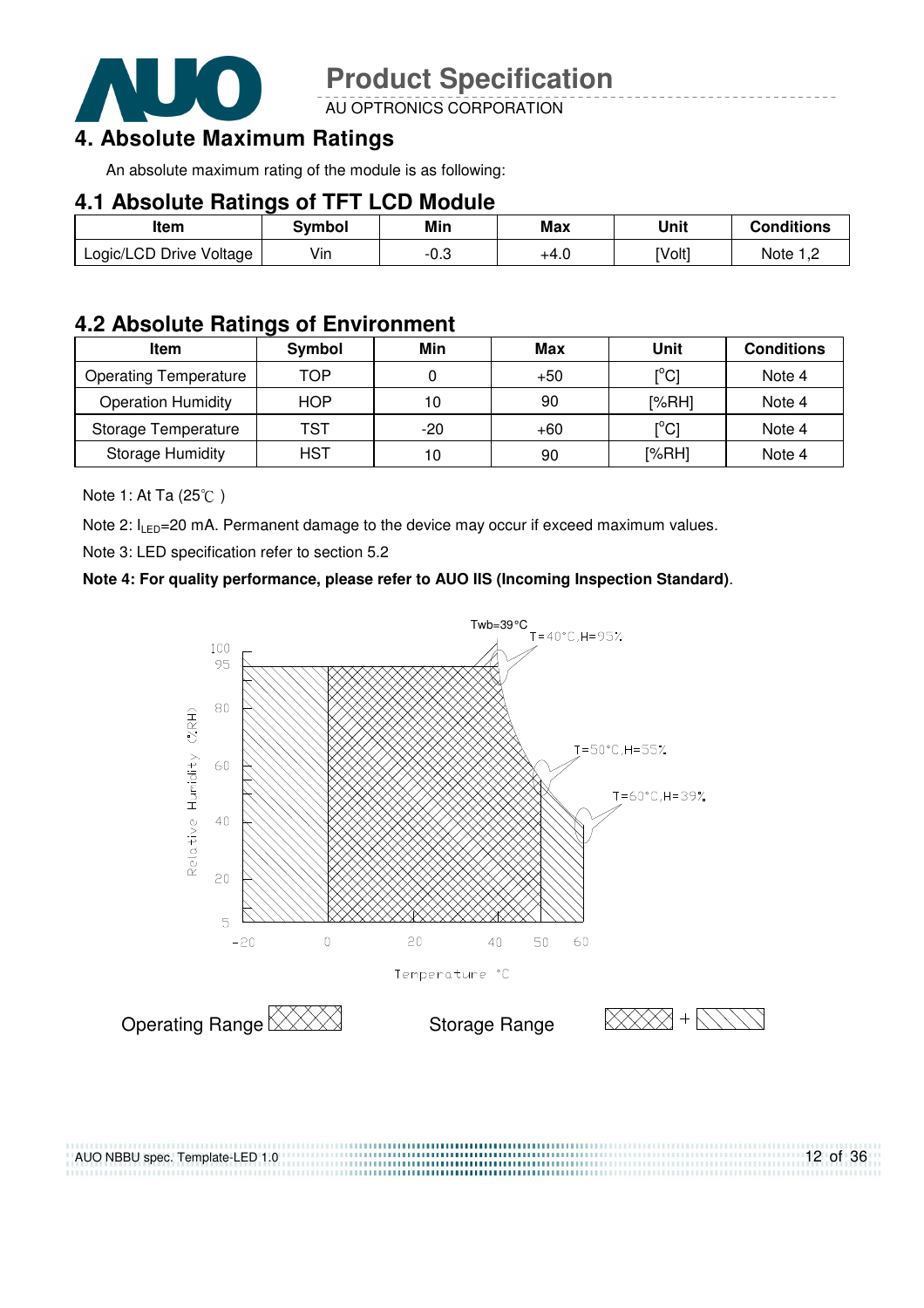

AU OPTRONICS CORPORATION



### **5.1 TFT LCD Module**

#### **5.1.1 Power Specification**

Input power specifications are as follows;

| <b>Symble</b> | <b>Parameter</b>                               | Min                      | <b>Typ</b> | <b>Max</b> | <b>Units</b>  | <b>Note</b> |
|---------------|------------------------------------------------|--------------------------|------------|------------|---------------|-------------|
| <b>VDD</b>    | Logic/LCD Drive<br>Voltage                     | 3.0                      | 3.3        | 3.6        | [Volt]        |             |
| <b>PDD</b>    | <b>VDD Power</b>                               |                          |            | 2          | [Watt]        | Note $1/2$  |
| <b>IDD</b>    | <b>IDD Current</b>                             | $\blacksquare$           | 350        | 540        | [mA]          | Note $1/2$  |
| <b>IRush</b>  | <b>Inrush Current</b>                          | $\overline{\phantom{a}}$ |            | 2000       | [mA]          | Note 3      |
| <b>VDDrp</b>  | Allowable<br>Logic/LCD Drive<br>Ripple Voltage | $\overline{\phantom{a}}$ |            | 100        | [mV]<br>$p-p$ |             |

Note 1 : Maximum Measurement Condition : Black Pattern

Note 2 Typical Measurement Condition: Mosaic Pattern

Note 3: Measure Condition

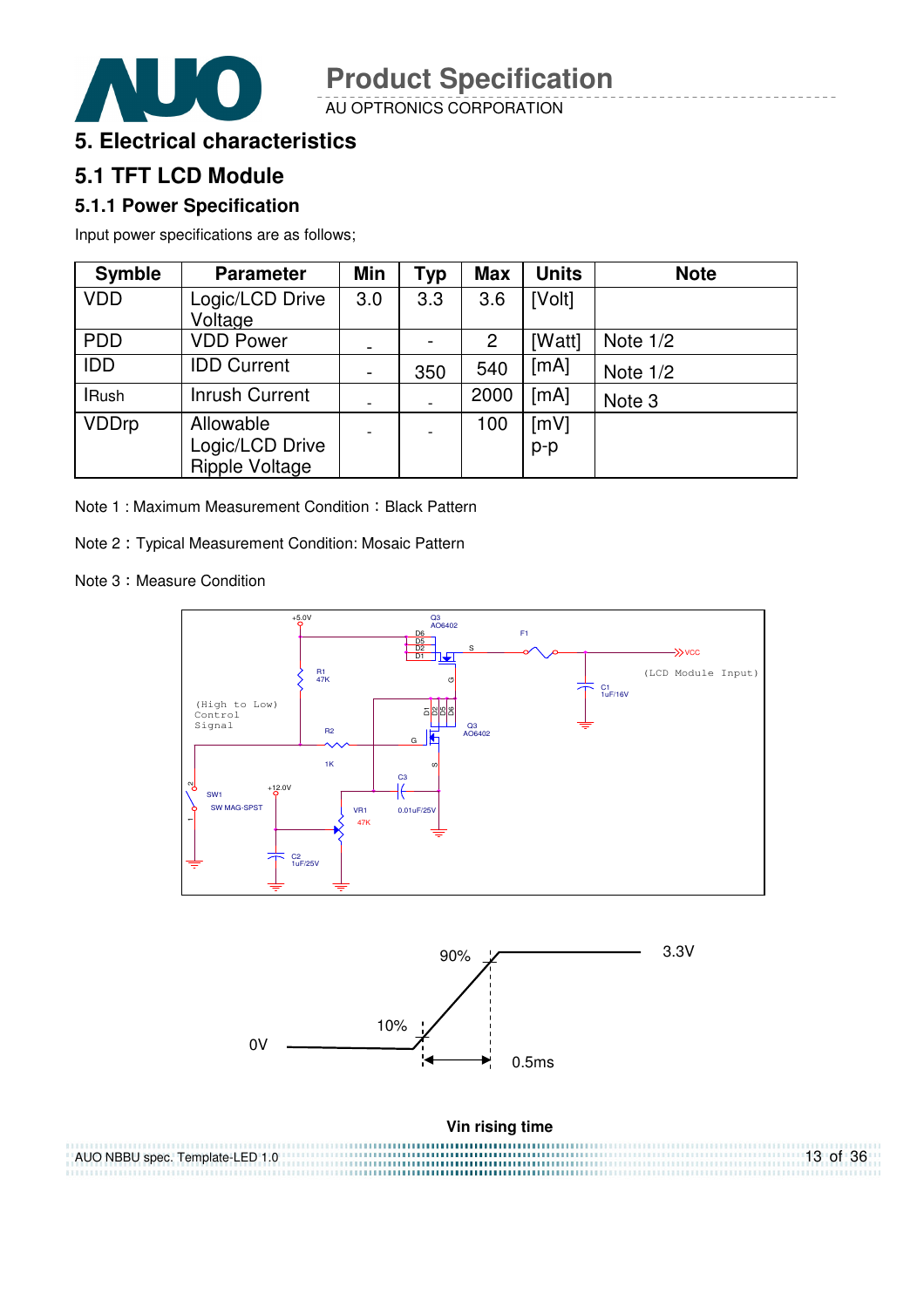

AU OPTRONICS CORPORATION

#### **5.1.2 Signal Electrical Characteristics**

Input signals shall be low or High-impedance state when VDD is off.

It is recommended to refer the specifications of THC63LVDF84A (Thine Electronics Inc.) in detail.

Signal electrical characteristics are as follows;

| <b>Parameter</b> | <b>Condition</b>                                 | Min    | <b>Max</b> | <b>Unit</b> |
|------------------|--------------------------------------------------|--------|------------|-------------|
| Vth              | Differential Input High<br>Threshold (Vcm=+1.2V) |        | 100        | [mV]        |
| Vtl              | Differential Input Low<br>Threshold (Vcm=+1.2V)  | $-100$ |            | [mV]        |
| Vcm              | Differential Input<br>Common Mode Voltage        | 1.125  | 1.375      | [V]         |

Note: LVDS Signal Waveform

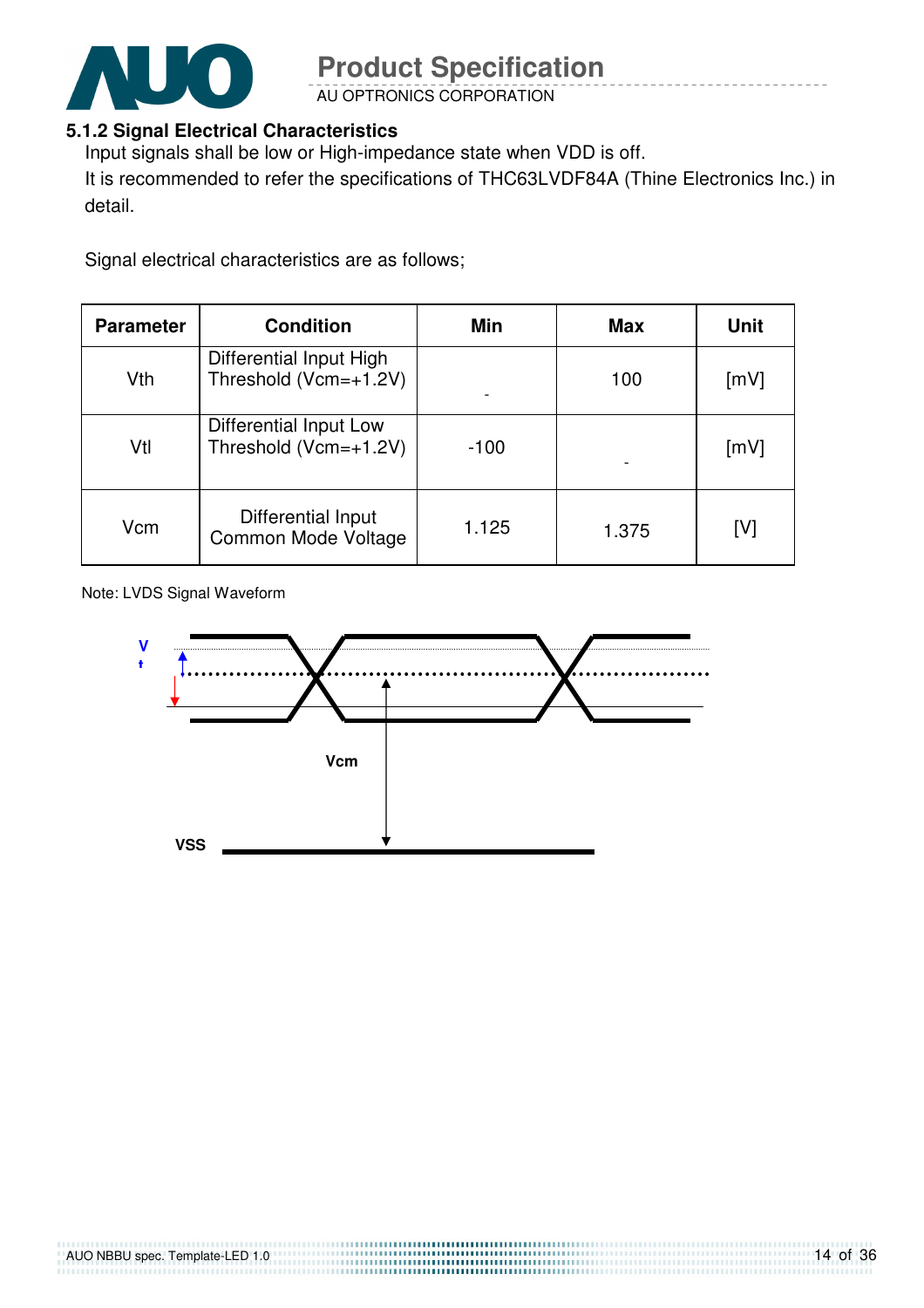

AU OPTRONICS CORPORATION **Product Specification** 

## **Parameter** | Symbol | Min | Typ | Max | Units | Condition LED Forward Voltage  $|V_F|$  2.95 | 3.15 | 3.35 | [Volt]  $|_{(Ta=25\degree C)}$

#### LED Parameter guideline for LED driving selection (Ref. Remark 1)

| <b>LED Forward Current</b>      | ΙF               |        | 20   | 30  | [mA]   | $(Ta=25^{\circ}C)$                          |
|---------------------------------|------------------|--------|------|-----|--------|---------------------------------------------|
| <b>LED Power</b><br>consumption | $P_{LED}$        |        | 4.26 |     | [Watt] | $(Ta=25^{\circ}C)$<br>Note 1                |
| <b>LED Life-Time</b>            | N/A              | 10,000 |      |     | Hour   | $(Ta=25^{\circ}C)$<br>$I_F=20$ mA<br>Note 2 |
| <b>Output PWM frequency</b>     | F <sub>PWM</sub> | 180    | 200  | 220 | Hz     |                                             |
| Duty ratio                      |                  | 20     |      | 100 | $\%$   |                                             |

**Note 1:** Calculator value for reference IF×VF =P

**Note 2:** The LED life-time define as the estimated time to 50% degradation of initial luminous.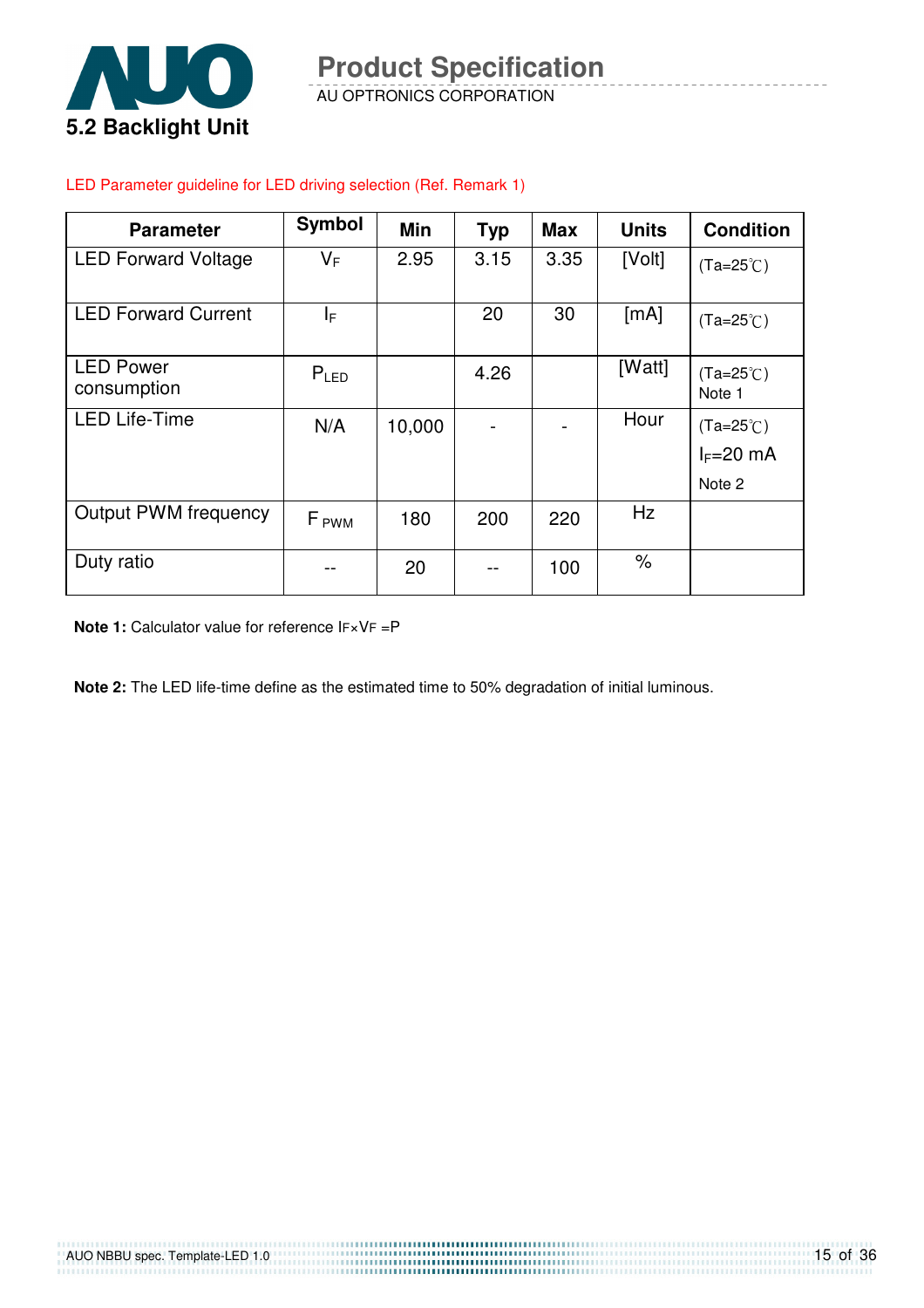

AU OPTRONICS CORPORATION

### **6. Signal Characteristic**

#### **6.1 Pixel Format Image**

Following figure shows the relationship of the input signals and LCD pixel format.

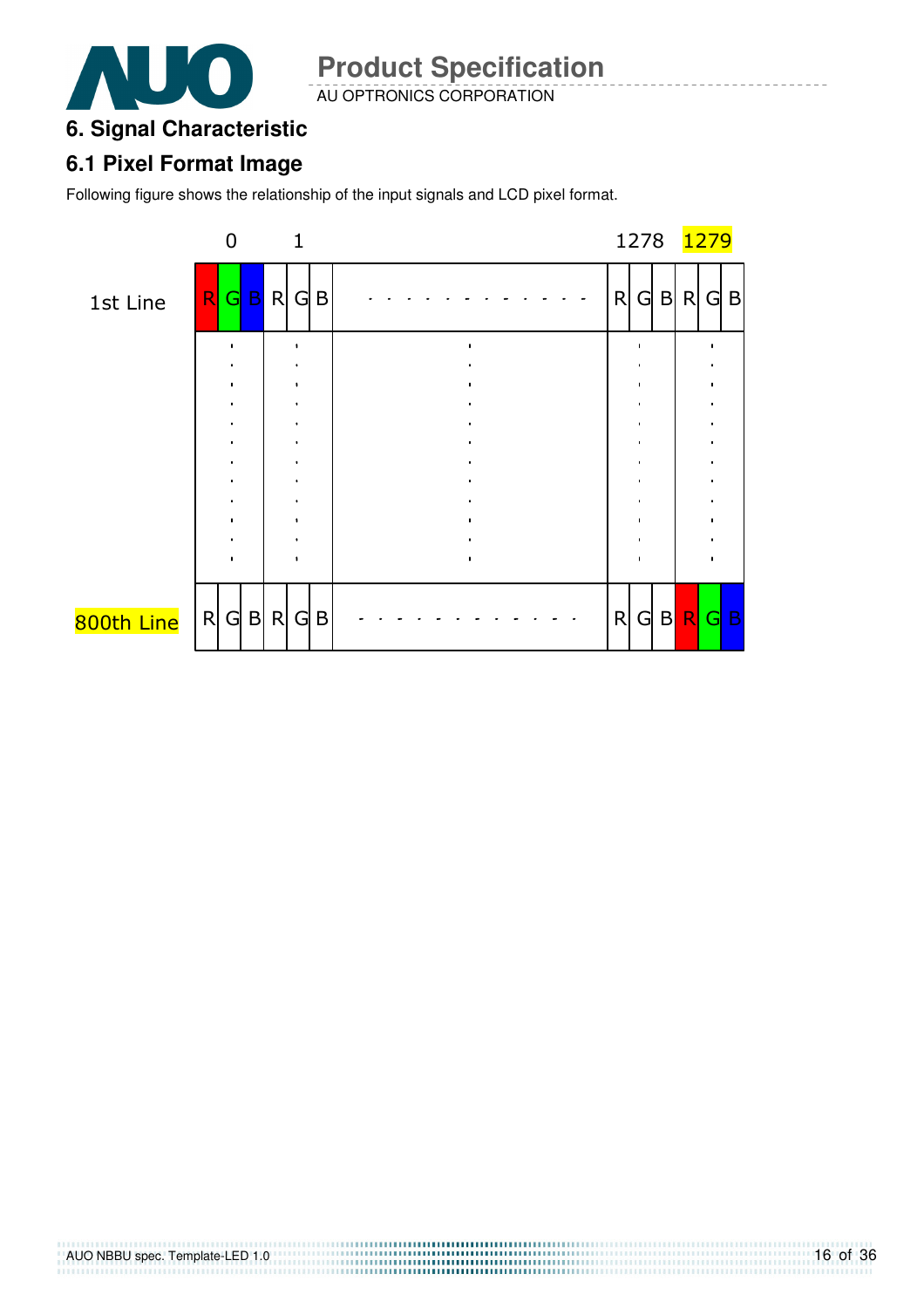

AU OPTRONICS CORPORATION

### **6.2 The input data format**



| <b>Signal Name</b>               | <b>Description</b>                      |                                                                            |
|----------------------------------|-----------------------------------------|----------------------------------------------------------------------------|
| R <sub>5</sub><br>R <sub>4</sub> | Red Data 5 (MSB)<br>Red Data 4          | Red-pixel Data<br>Each red pixel's brightness data consists of             |
| R <sub>3</sub><br>R <sub>2</sub> | Red Data 3<br>Red Data 2                | these 6 bits pixel data.                                                   |
| R1                               | Red Data 1                              |                                                                            |
| R <sub>0</sub>                   | Red Data 0 (LSB)                        |                                                                            |
|                                  | Red-pixel Data                          |                                                                            |
| G <sub>5</sub>                   | Green Data 5 (MSB)                      | Green-pixel Data                                                           |
| G <sub>4</sub><br>G <sub>3</sub> | Green Data 4<br>Green Data 3            | Each green pixel's brightness data consists of<br>these 6 bits pixel data. |
| G <sub>2</sub>                   | Green Data 2                            |                                                                            |
| G <sub>1</sub>                   | Green Data 1                            |                                                                            |
| G <sub>0</sub>                   | Green Data 0 (LSB)                      |                                                                            |
|                                  |                                         |                                                                            |
|                                  | Green-pixel Data                        |                                                                            |
| <b>B5</b><br><b>B4</b>           | Blue Data 5 (MSB)<br><b>Blue Data 4</b> | <b>Blue-pixel Data</b>                                                     |
| B <sub>3</sub>                   | <b>Blue Data 3</b>                      | Each blue pixel's brightness data consists of<br>these 6 bits pixel data.  |
| <b>B2</b>                        | <b>Blue Data 2</b>                      |                                                                            |
| <b>B1</b>                        | <b>Blue Data 1</b>                      |                                                                            |
| B <sub>0</sub>                   | Blue Data 0 (LSB)                       |                                                                            |
|                                  | <b>Blue-pixel Data</b>                  |                                                                            |
| <b>RxCLKIN</b>                   | Data Clock                              | The typical frequency is 68.9 MHZ The signal                               |
|                                  |                                         | is used to strobe the pixel data and DE signals.                           |
|                                  |                                         | All pixel data shall be valid at the falling edge                          |
|                                  |                                         | when the DE signal is high.                                                |
| DE                               | <b>Display Timing</b>                   | This signal is strobed at the falling edge of                              |
|                                  |                                         | RxCLKIN. When the signal is high, the pixel                                |
|                                  |                                         | data shall be valid to be displayed.                                       |
| <b>VS</b>                        | <b>Vertical Sync</b>                    | The signal is synchronized to RxCLKIN.                                     |
| <b>HS</b>                        | <b>Horizontal Sync</b>                  | The signal is synchronized to RxCLKIN.                                     |

Note: Output signals from any system shall be low or High-impedance state when VDD is off.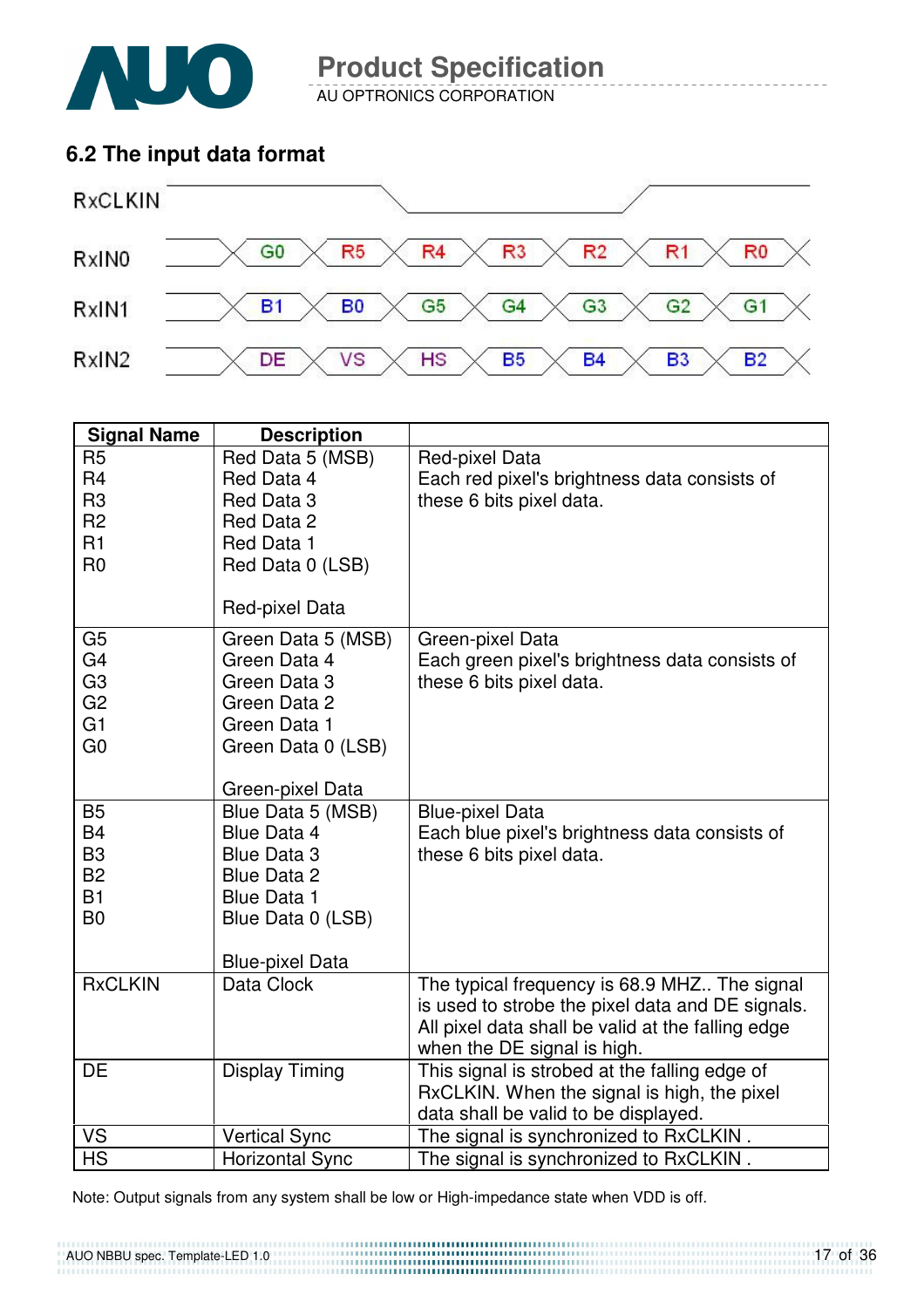

AU OPTRONICS CORPORATION

### **6.3 Integration Interface and Pin Assignment**

LVDS is a differential signal technology for LCD interface and high speed data transfer device.

| PIN#           | <b>Signal Name</b>              | <b>Description</b>                                |
|----------------|---------------------------------|---------------------------------------------------|
| 1              | <b>GND</b>                      | Ground                                            |
| $\overline{c}$ | <b>VDD</b>                      | Power Supply +3.3V                                |
| 3              | <b>VDD</b>                      | Power Supply +3.3V                                |
| 4              | <b>VEDID</b>                    | EDID +3.3V Power                                  |
| 5              | <b>NC</b>                       | No Connect (Reserve for M1 aging)                 |
| 6              | <b>CLKEDID</b>                  | <b>EDID Clock Input</b>                           |
| $\overline{7}$ | <b>DATAEDID</b>                 | <b>EDID Data Input</b>                            |
| 8              | RxOIN0-                         | -LVDS Differential Data INPUT(Odd R0-R5,G0)       |
| 9              | RxOIN0+                         | +LVDS Differential Data INPUT(Odd R0-R5,G0)       |
| 10             | <b>GND</b>                      | Ground                                            |
| 11             | RxOIN1-                         | -LVDS Differential Data INPUT(Odd G1-G5,B0-B1)    |
| 12             | RxOIN1+                         | +LVDS Differential Data INPUT(Odd G1-G5,B0-B1)    |
| 13             | <b>GND</b>                      | Ground                                            |
| 14             | RxOIN2-                         | LVDS Differential Data INPUT(Odd B2-B5,HS,VS,DE)  |
| 15             | RxOIN2+                         | +LVDS Differential Data INPUT(Odd B2-B5,HS,VS,DE) |
| 16             | <b>GND</b>                      | Ground                                            |
| 17             | RxOCKIN-                        | -LVDS Odd Differential Clock INPUT                |
| 18             | RxOCKIN+                        | <b>LVDS Odd Differential Clock INPUT</b>          |
| 19             | <b>GND</b>                      | Ground                                            |
| 20             | <b>NC</b>                       | No connect (Reserve for AUO test)                 |
| 21             | <b>NC</b>                       | No connect (Reserve for AUO test)                 |
| 22             | <b>GND</b>                      | Ground                                            |
| 23             | <b>NC</b>                       | No connect (Reserve for AUO test)                 |
| 24             | <b>NC</b>                       | No connect (Reserve for AUO test)                 |
| 25             | <b>GND</b>                      | Ground                                            |
| 26             | <b>NC</b>                       | No connect (Reserve for AUO test)                 |
| 27             | <b>NC</b>                       | No connect (Reserve for AUO test)                 |
| 28             | <b>NC</b>                       | No connect (Reserve for AUO test)                 |
| 29             | <b>NC</b>                       | No connect (Reserve for AUO test)                 |
| 30             | <b>NC</b>                       | No connect (Reserve for AUO test)                 |
| 31             | <b>VLED_GND</b>                 | <b>LED Ground</b>                                 |
| 32             | <b>VLED GND</b>                 | <b>LED Ground</b>                                 |
| 33             | <b>VLED GND</b>                 | <b>LED Ground</b>                                 |
| 34             | <b>VLED</b>                     | <b>LED Power Supply 7V-20V</b>                    |
|                | AUO NBBU spec. Template-LED 1.0 | 18 of                                             |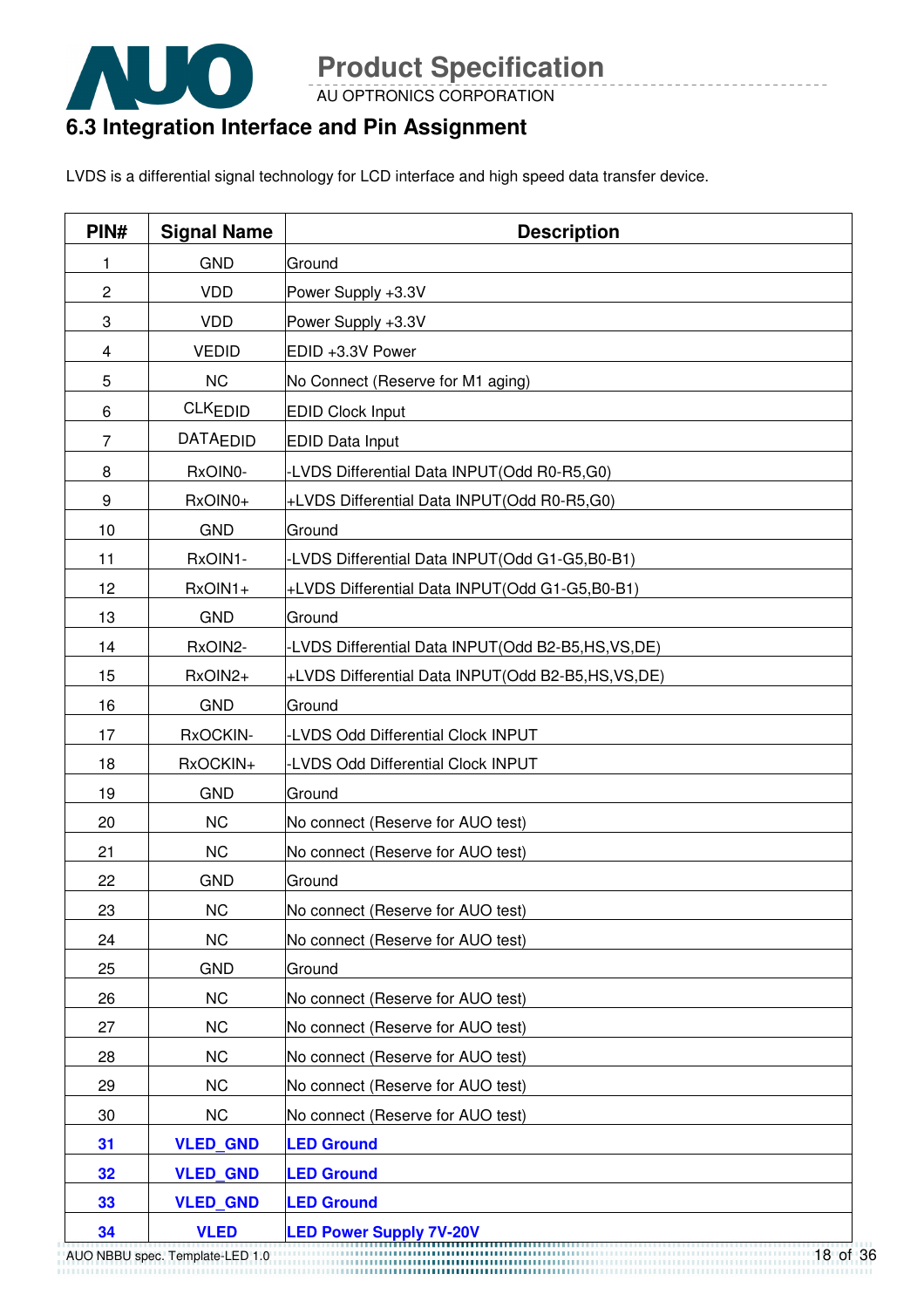

AU OPTRONICS CORPORATION

| 35 | <b>VLED</b>    | <b>LED Power Supply 7V-20V</b>    |
|----|----------------|-----------------------------------|
| 36 | <b>VLED</b>    | <b>LED Power Supply 7V-20V</b>    |
| 37 | <b>VLED</b>    | <b>LED Power Supply 7V-20V</b>    |
| 38 | <b>S PWMIN</b> | <b>System PWM signal Input</b>    |
| 39 | <b>LED EN</b>  | <b>LED Enable Pin(+3V Input)</b>  |
| 40 | <b>NC</b>      | No connect (Reserve for AUO test) |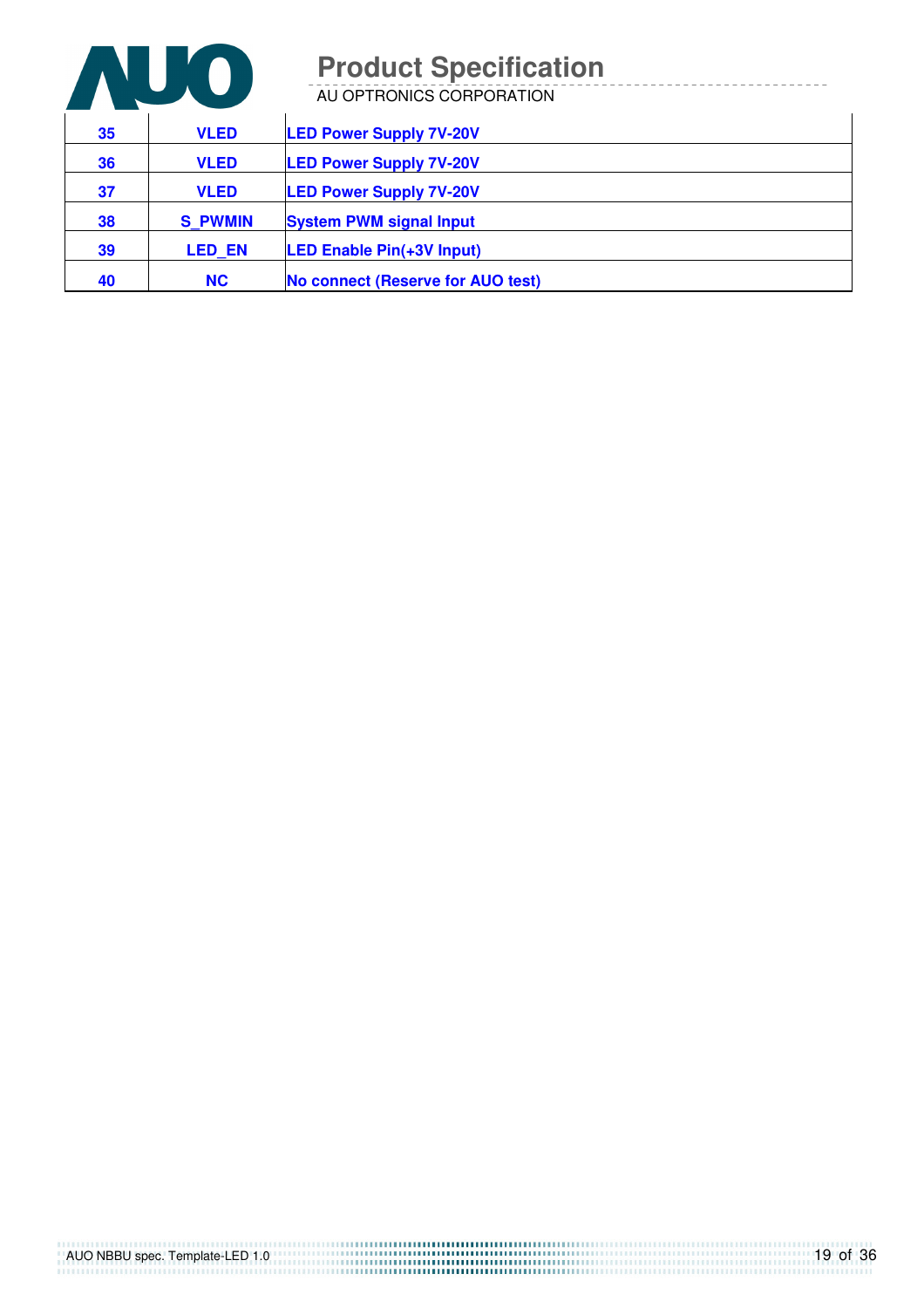

AU OPTRONICS CORPORATION



Note2: Input signals shall be low or High-impedance state when VDD is off.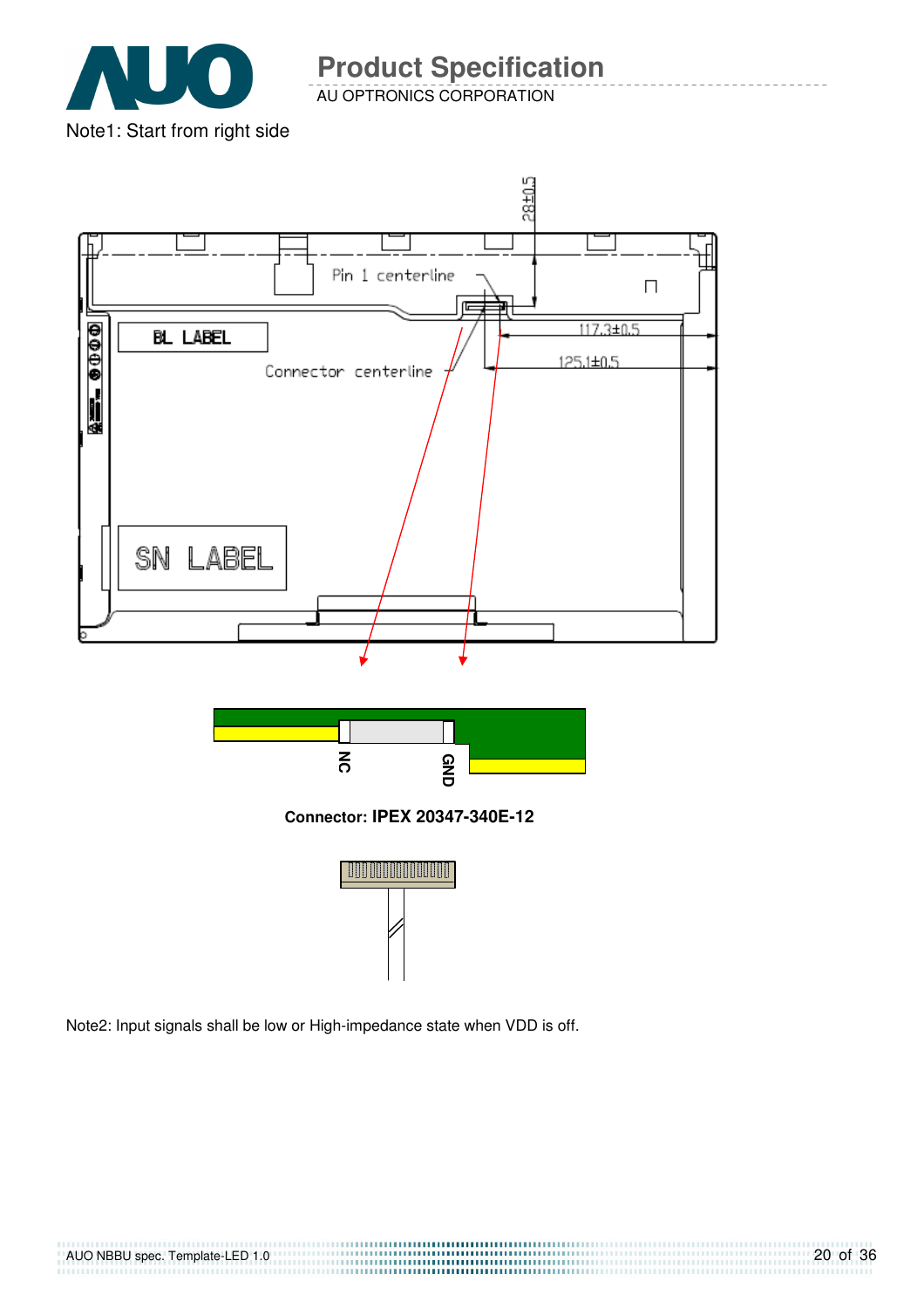

AU OPTRONICS CORPORATION

internal circuit of LVDS inputs are as following.

The module uses a 100ohm resistor between positive and negative data lines of each receiver input

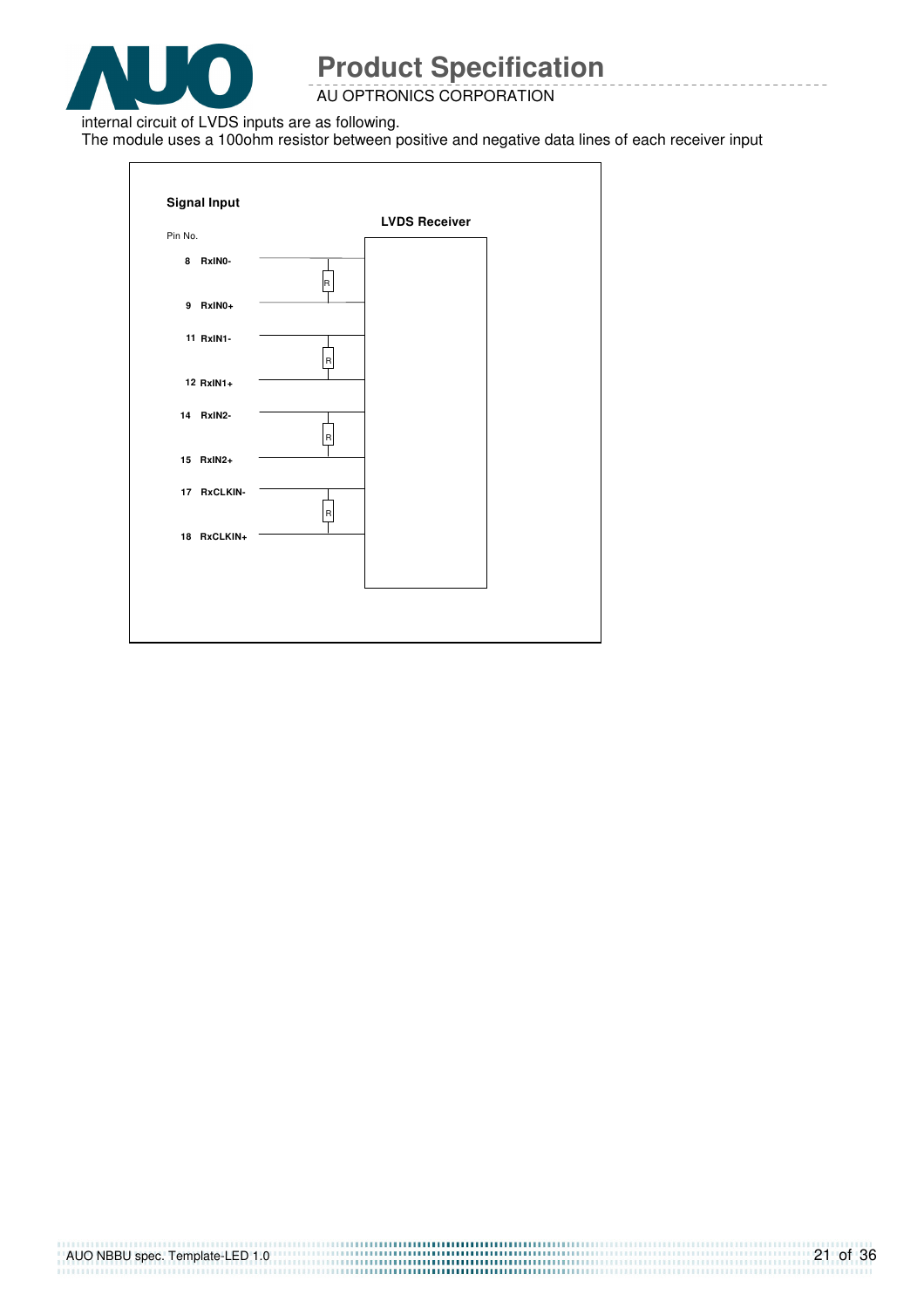

AU OPTRONICS CORPORATION **Product Specification** 

### **6.4 Interface Timing**

#### **6.4.1 Timing Characteristics**

Basically, interface timings should match the 1280x800 /60Hz manufacturing guide line timing.

| <b>Parameter</b>       |                 | Symbol             | Min. | Typ. | Max. | Unit                          |
|------------------------|-----------------|--------------------|------|------|------|-------------------------------|
| <b>Frame Rate</b>      |                 | ٠                  | 50   | 60   | ۰    | Hz                            |
| <b>Clock frequency</b> |                 | $1/ T_{Clock}$     | 50   | 68.9 | 80   | <b>MHz</b>                    |
|                        | <b>Period</b>   | $T_{V}$            | 803  | 816  | 1023 |                               |
| <b>Vertical</b>        | <b>Active</b>   | T <sub>VD</sub>    | 800  | 800  | 800  | $\mathsf{T}_{\mathsf{Line}}$  |
| <b>Section</b>         | <b>Blanking</b> | ${\sf T}_{\sf VB}$ | 3    | 16   | 223  |                               |
|                        | <b>Period</b>   | Τн                 | 1303 | 1408 | 2047 |                               |
| <b>Horizontal</b>      | <b>Active</b>   | T <sub>HD</sub>    |      | 1280 | ۰    | $\mathsf{T}_{\mathsf{Clock}}$ |
| <b>Section</b>         | <b>Blanking</b> | Т <sub>нв</sub>    | 23   | 128  | 767  |                               |

Note : DE mode only

#### **6.4.2 Timing diagram**

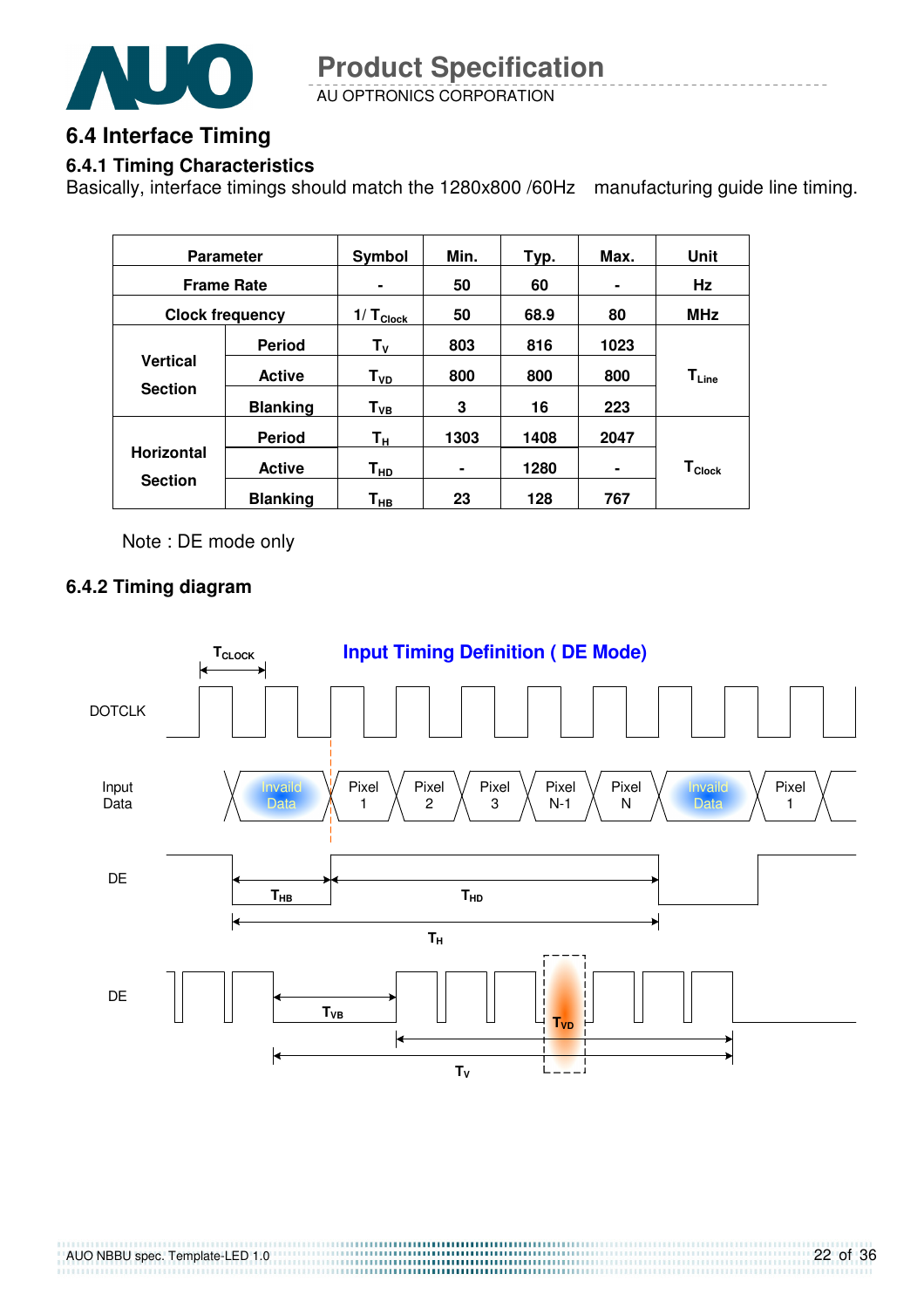

#### **6.5 Power ON/OFF Sequence**

VDD power and lamp on/off sequence is as follows. Interface signals are also shown in the chart. Signals from any system shall be Hi-Z state or low level when VDD is off.



#### **Power Sequence Timing**

|                |          | Value |                |              |
|----------------|----------|-------|----------------|--------------|
| Parameter      | Min.     | Typ.  | Max.           | <b>Units</b> |
| <b>T1</b>      | 0.5      | ٠     | 10             |              |
| T <sub>2</sub> | $\bf{0}$ | ۰     | 50             |              |
| T <sub>3</sub> | $\bf{0}$ | ۰     | 50             |              |
| <b>T4</b>      | 400      | ۰     | ٠              | ms           |
| T <sub>5</sub> | 200      | ۰     | $\blacksquare$ |              |
| T <sub>6</sub> | 200      | ۰     | $\blacksquare$ |              |
|                |          |       |                |              |
| T7             | $\bf{0}$ |       | 10             |              |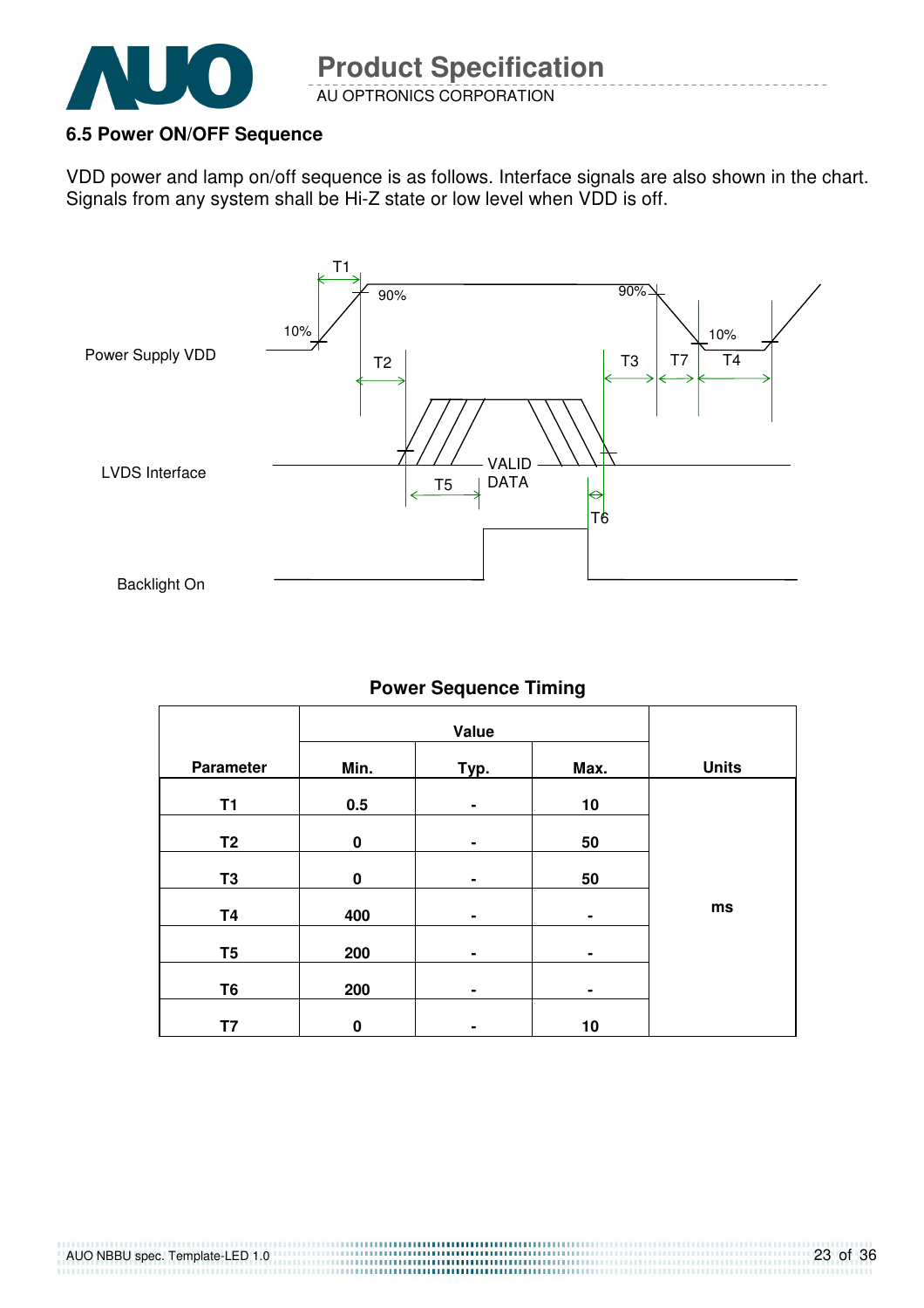

AU OPTRONICS CORPORATION

LED on/off sequence is as follows. Interface signals are also shown in the chart.



|                | Values |     |     |      |
|----------------|--------|-----|-----|------|
| Symbol         | Min    | Typ | Max | Unit |
| T1             | 10     |     |     | ms   |
| T <sub>2</sub> | 10     |     |     | ms   |
| T <sub>3</sub> | 50     |     |     | ms   |
| T <sub>4</sub> | ი      |     |     | ms   |
| T <sub>5</sub> | 10     |     |     | ms   |

Note: The duty of LED dimming signal should be more than 20% in T2 and T3.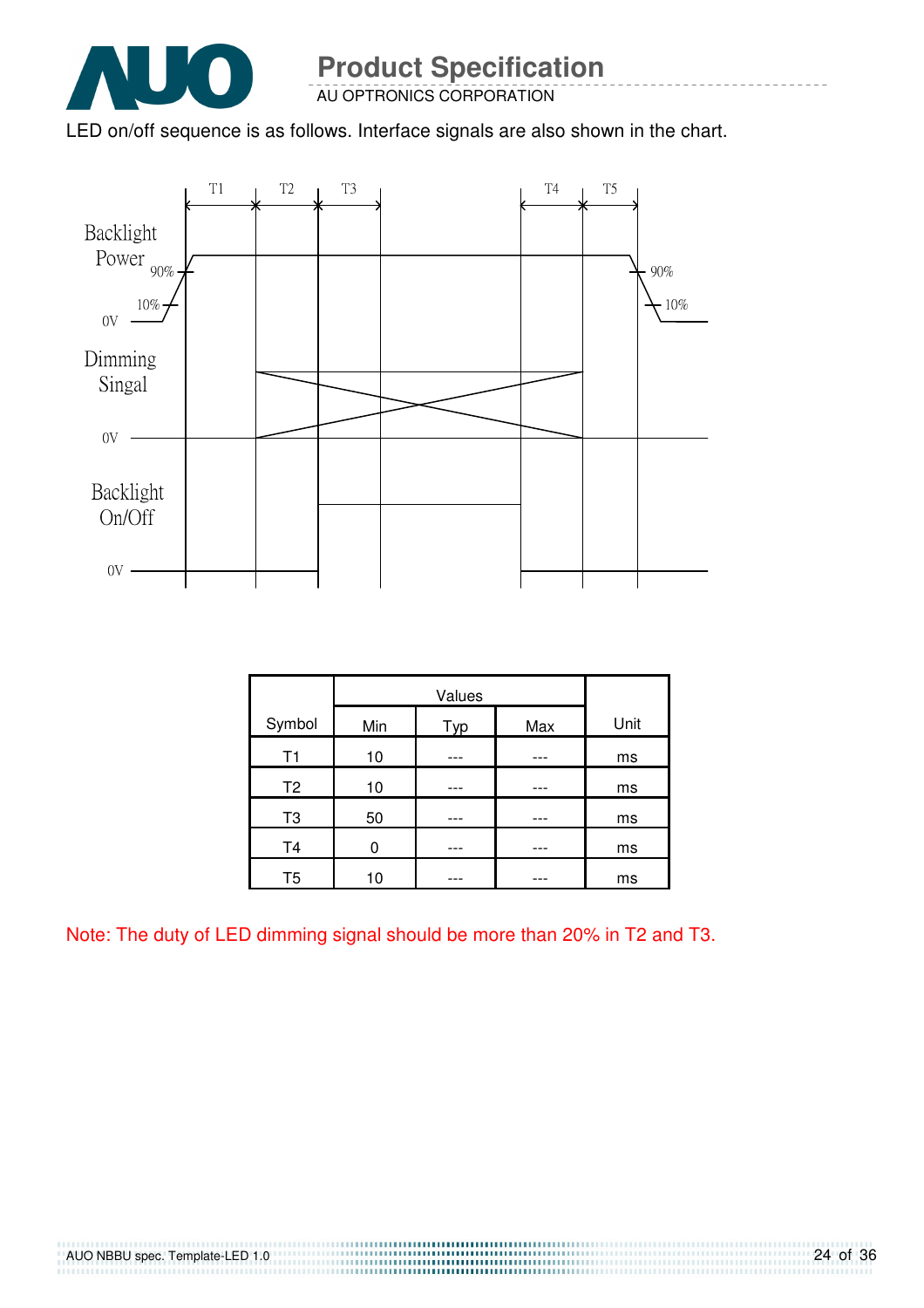

AU OPTRONICS CORPORATION **Product Specification** 

Physical interface is described as for the connector on module.

These connectors are capable of accommodating the following signals and will be following components.

### **7.1 TFT LCD Module**

| <b>Connector Name / Designation</b> | <b>For Signal Connector</b>      |
|-------------------------------------|----------------------------------|
| Manufacturer                        | <b>IPEX or compatible</b>        |
| Type / Part Number                  | IPEX 20347-340E-12 or compatible |
| <b>Mating Housing/Part Number</b>   | IPEX 20347-340E-12 or compatible |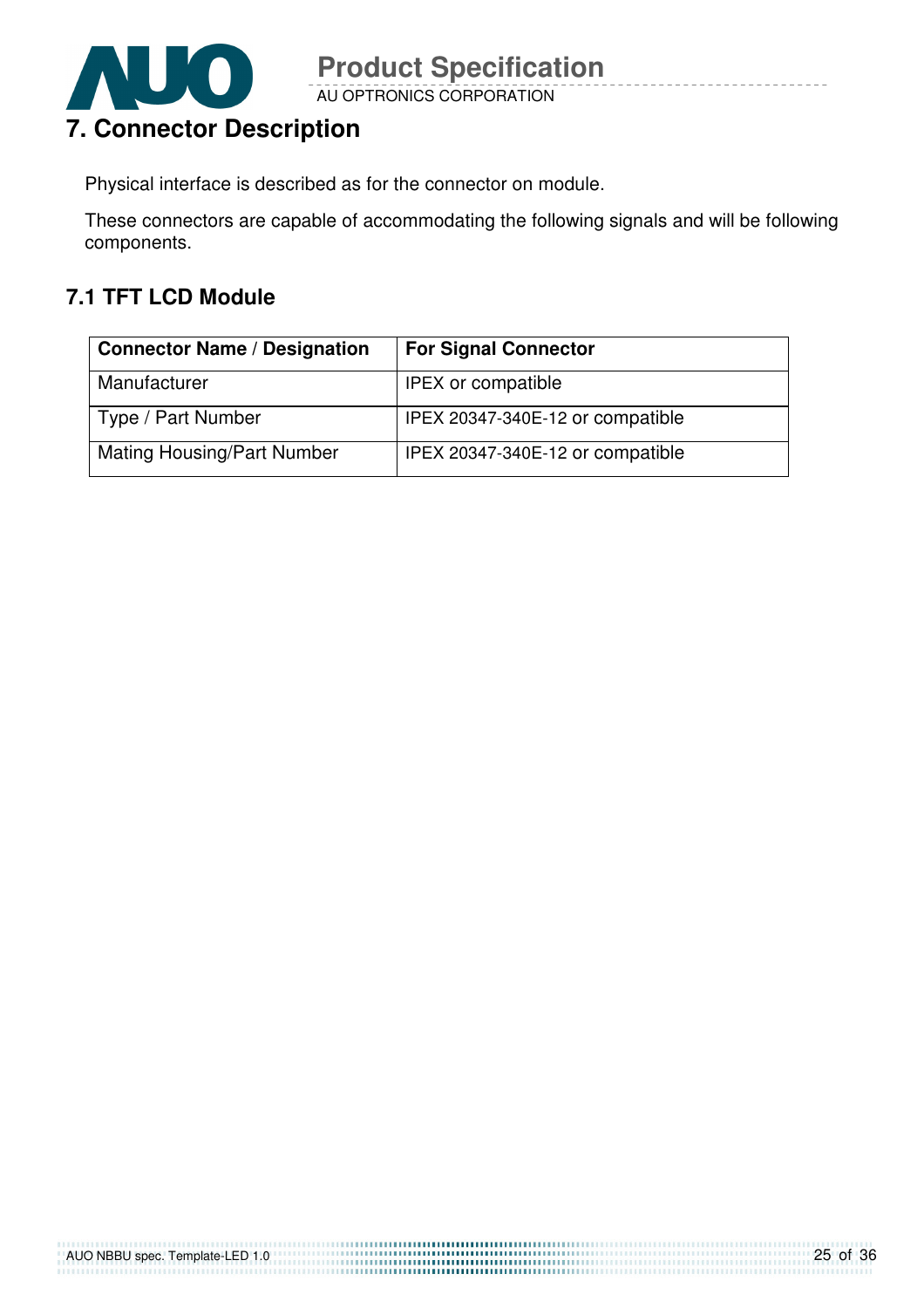

### **8. LED Driving Specification**

#### **8.1 Connector Description**

It is an intergrative interface and comibe into LVDS connector. The type and mating refer to section 7.

#### **8.2 Pin Assignment**

Ref. to 6.3

| PIN#            | <b>Signal Name</b> | <b>Description</b>                  |
|-----------------|--------------------|-------------------------------------|
| 31              | <b>VLED GND</b>    | <b>LED Ground</b>                   |
| 32 <sub>2</sub> | <b>VLED GND</b>    | <b>LED Ground</b>                   |
| 33              | <b>VLED GND</b>    | <b>LED Ground</b>                   |
| 34              | <b>VLED</b>        | <b>LED Power Supply 7V-20V</b>      |
| 35              | <b>VLED</b>        | <b>LED Power Supply 7V-20V</b>      |
| 36              | <b>VLED</b>        | <b>LED Power Supply 7V-20V</b>      |
| 37              | <b>VLED</b>        | <b>LED Power Supply 7V-20V</b>      |
| 38              | <b>S PWMIN</b>     | <b>System PWM signal Input</b>      |
| 39              | <b>LED EN</b>      | LED enable pin (+3V input)          |
| 40              | <b>NC</b>          | <b>No Connect (Reserve for AUO)</b> |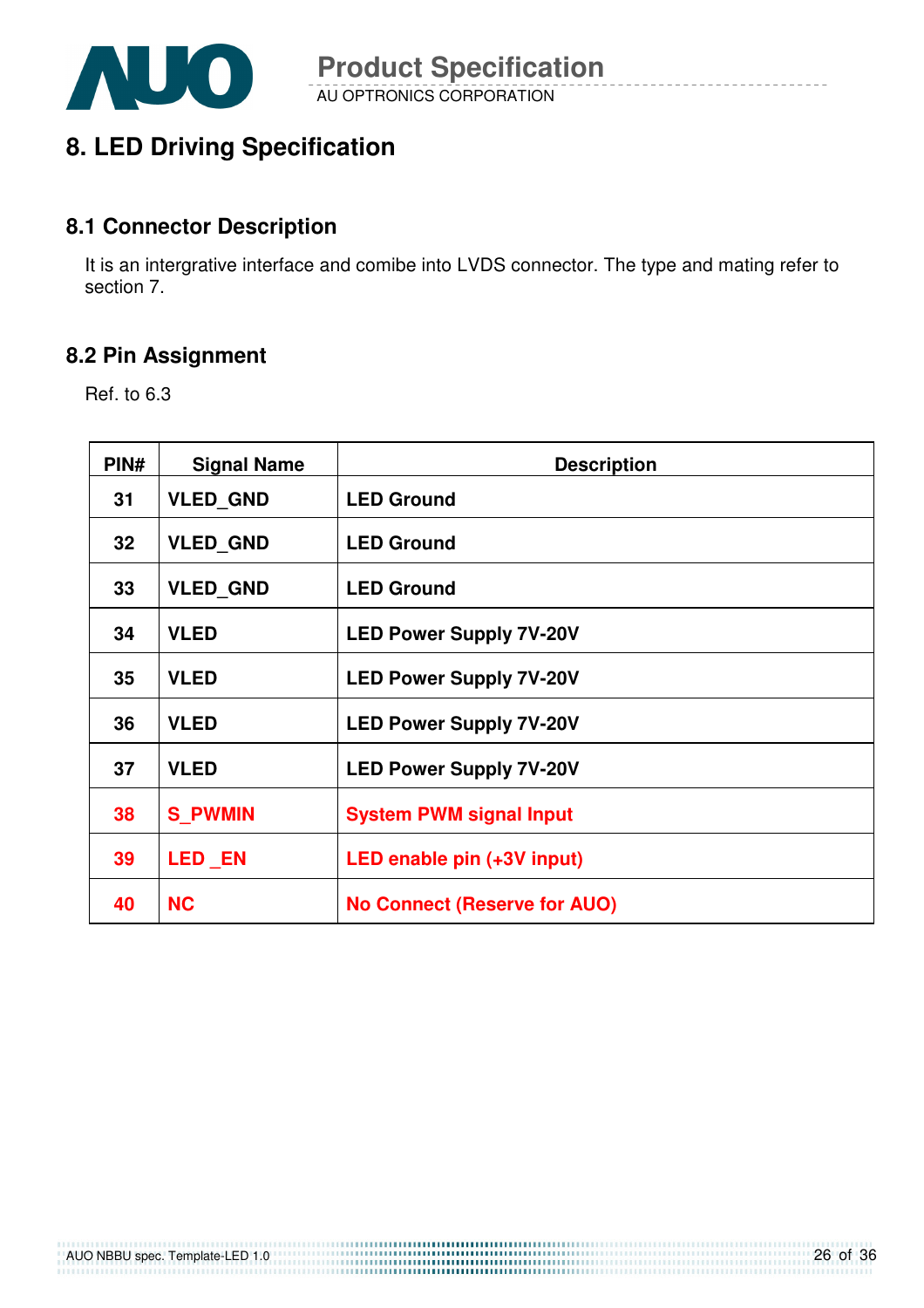

AU OPTRONICS CORPORATION

### **9. Vibration and Shock Test**

### **9.1 Vibration Test**

**Test Spec:** 

- **•** Test method: Non-Operation
- Acceleration: 1.5 G
- **•** Frequency: 10 500Hz Random
- Sweep: 30 Minutes each Axis (X, Y, Z)

### **9.2 Shock Test Spec:**

**Test Spec:** 

- **•** Test method: Non-Operation
- Acceleration: 220 G , Half sine wave
- Active time: 2 ms
- Pulse: X, Y, Z .one time for each side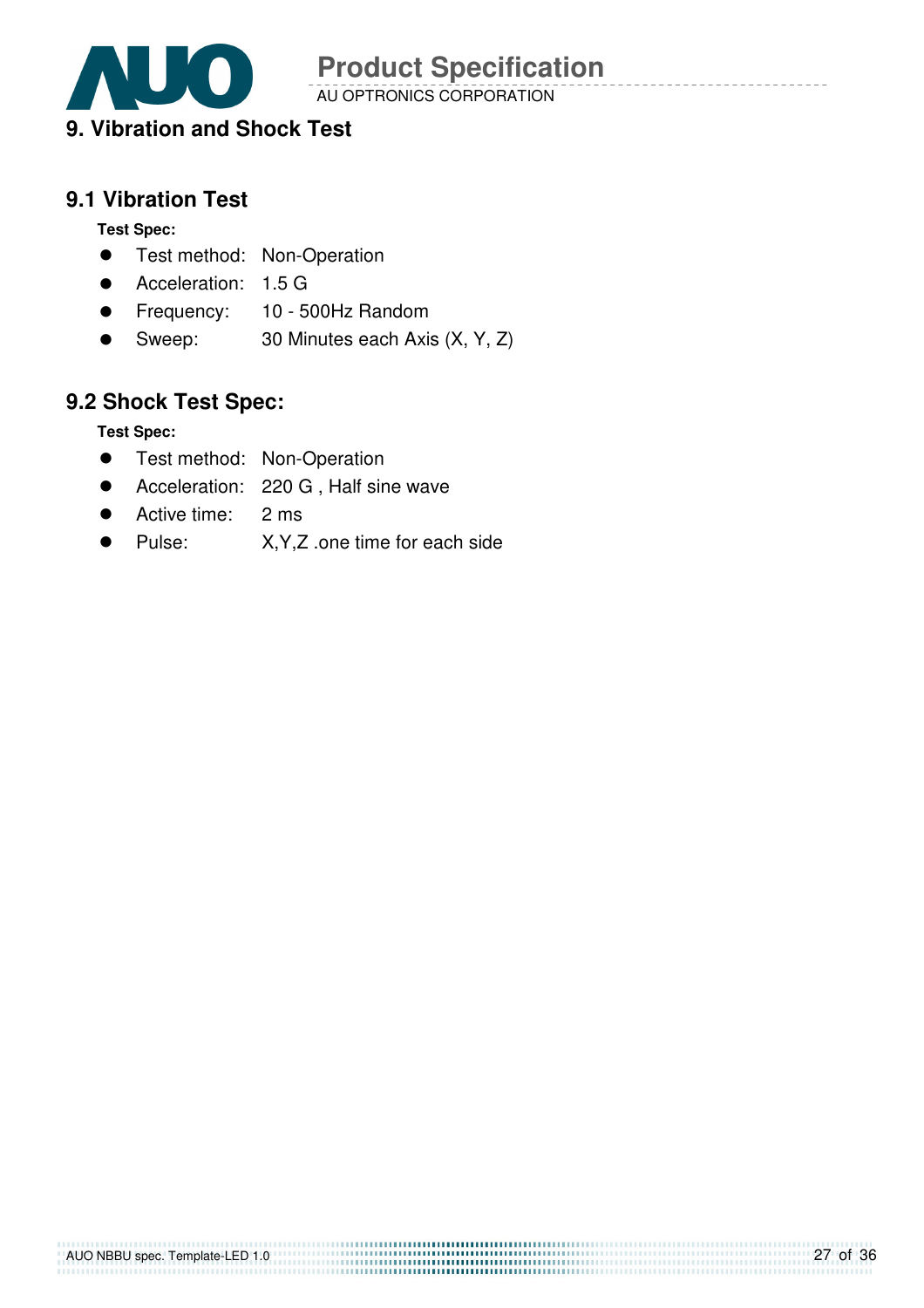![](_page_27_Picture_0.jpeg)

AU OPTRONICS CORPORATION **Product Specification** 

### **10. Reliability**

| <b>Items</b>                                | <b>Required Condition</b>                       | <b>Note</b> |
|---------------------------------------------|-------------------------------------------------|-------------|
| <b>Temperature</b><br><b>Humidity Bias</b>  | Ta= 40℃, 90%RH, 300h                            |             |
| <b>High Temperature</b><br><b>Operation</b> | Ta= $50^{\circ}$ C, Dry, 300h                   |             |
| <b>Low Temperature</b><br><b>Operation</b>  | Ta= 0℃, 300h                                    |             |
| <b>High Temperature</b><br><b>Storage</b>   | Ta= 60℃, 35%RH, 300h                            |             |
| <b>Low Temperature</b><br><b>Storage</b>    | Ta= -20℃, 50%RH, 250h                           |             |
| <b>Thermal Shock</b><br>Test                | Ta=-20°C to 60℃, Duration at 30 min, 100 cycles |             |
| <b>ESD</b>                                  | <b>Contact : ±8 KV</b>                          | Note 1      |
|                                             | Air: ±15 KV                                     |             |

**Note1:** According to EN 61000-4-2 , ESD class B: Some performance degradation allowed. No data lost

. Self-recoverable. No hardware failures.

**Remark:** MTBF (Excluding the LED): 30,000 hours with a confidence level 90%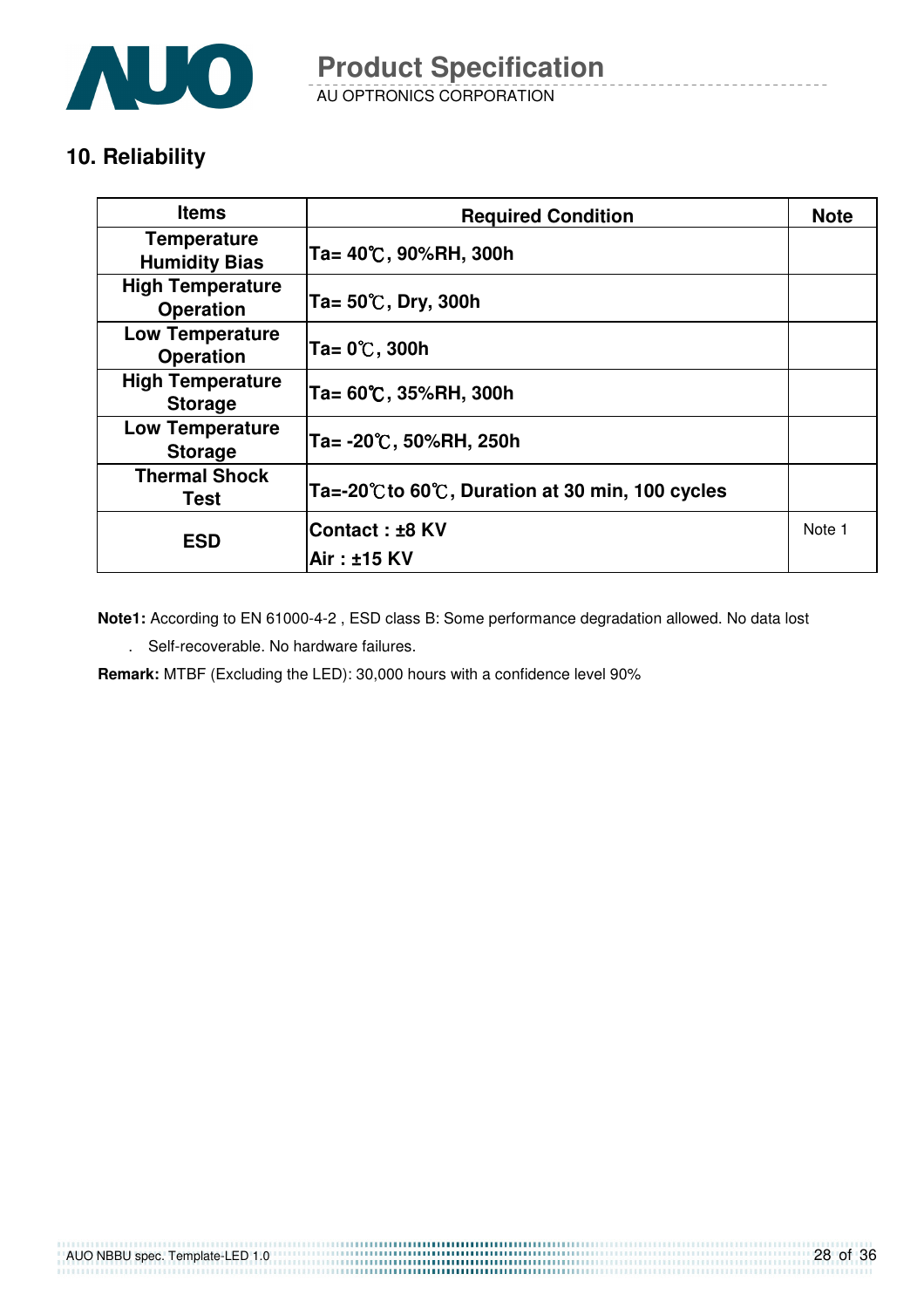![](_page_28_Picture_0.jpeg)

### **11. Mechanical Characteristics**

### **11.1 LCM Outline Dimension**

![](_page_28_Figure_3.jpeg)

AUO NBBU spec. Template-LED 1.0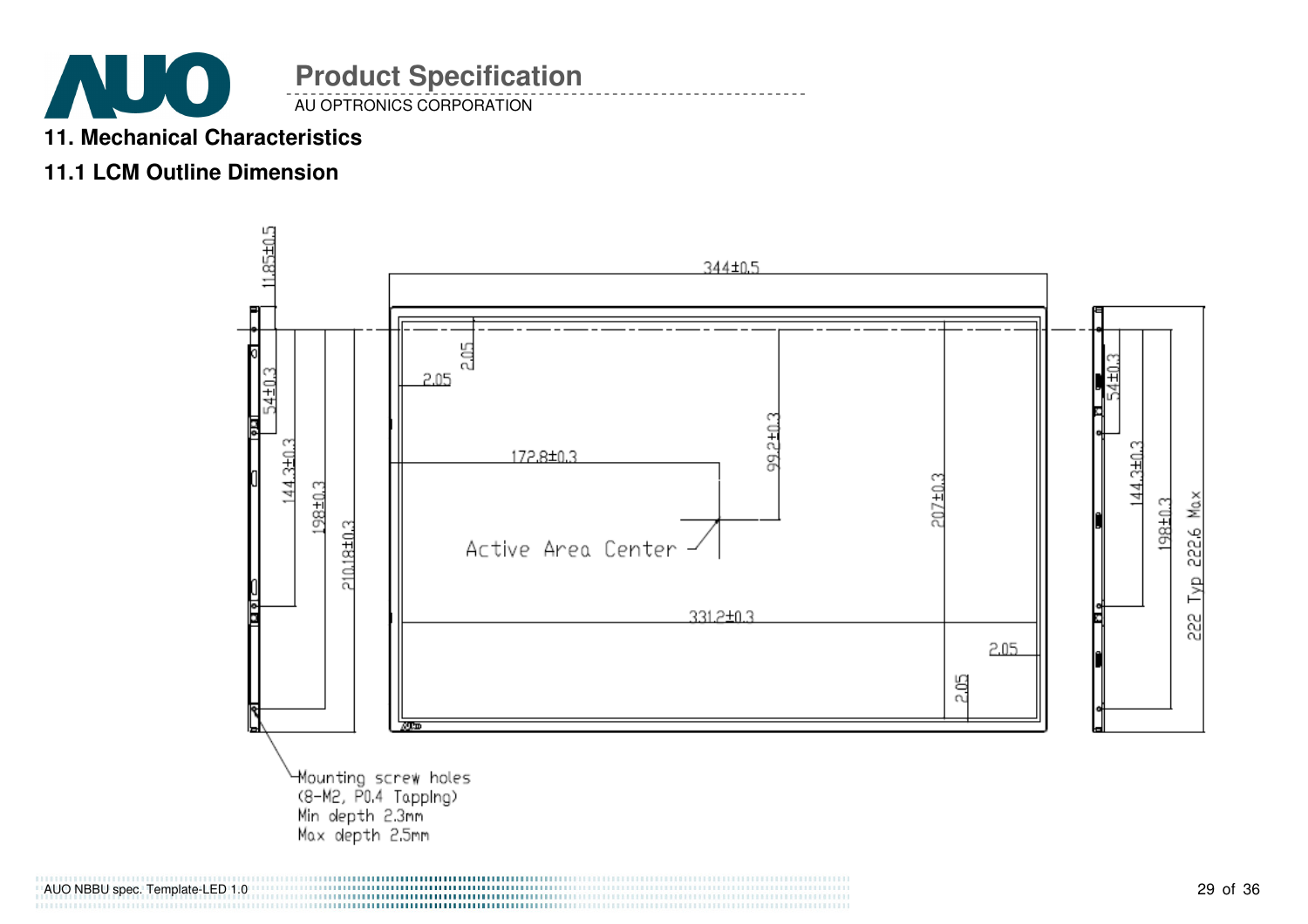![](_page_29_Picture_0.jpeg)

AU OPTRONICS CORPORATION

![](_page_29_Figure_3.jpeg)

Note: Prevention IC damage, IC positions not allowed any overlap over these areas.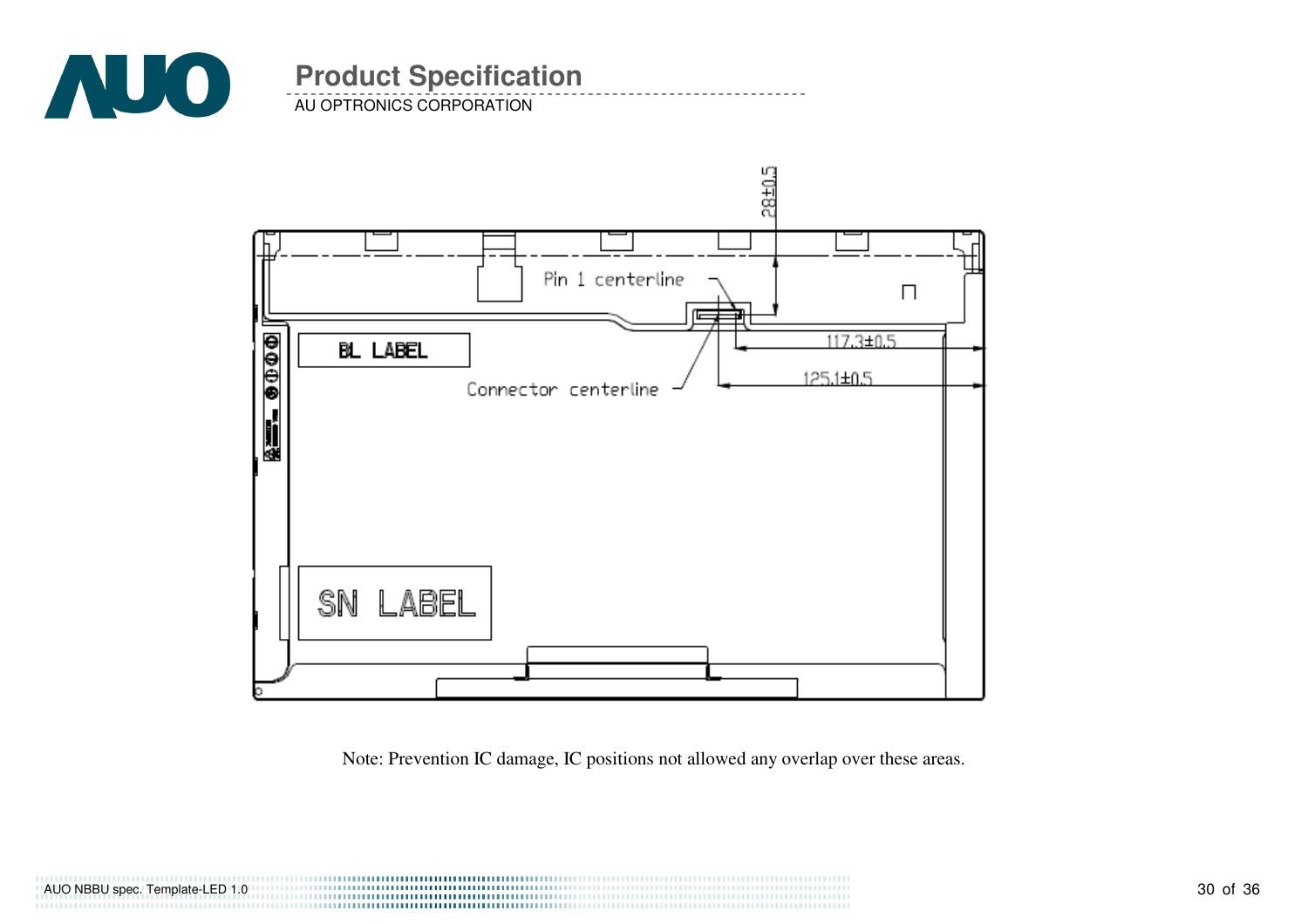![](_page_30_Picture_0.jpeg)

AU OPTRONICS CORPORATION

### **11.2 Screw Hole Depth and Center Position**

Screw hole minimum depth, from side surface  $= 2.3$  mm (See drawing)

Screw hole center location, from front surface =  $3.7 \pm 0.3$ mm (See drawing) Screw Torque: Maximum 2.5 kgf-cm

![](_page_30_Figure_6.jpeg)

![](_page_30_Figure_7.jpeg)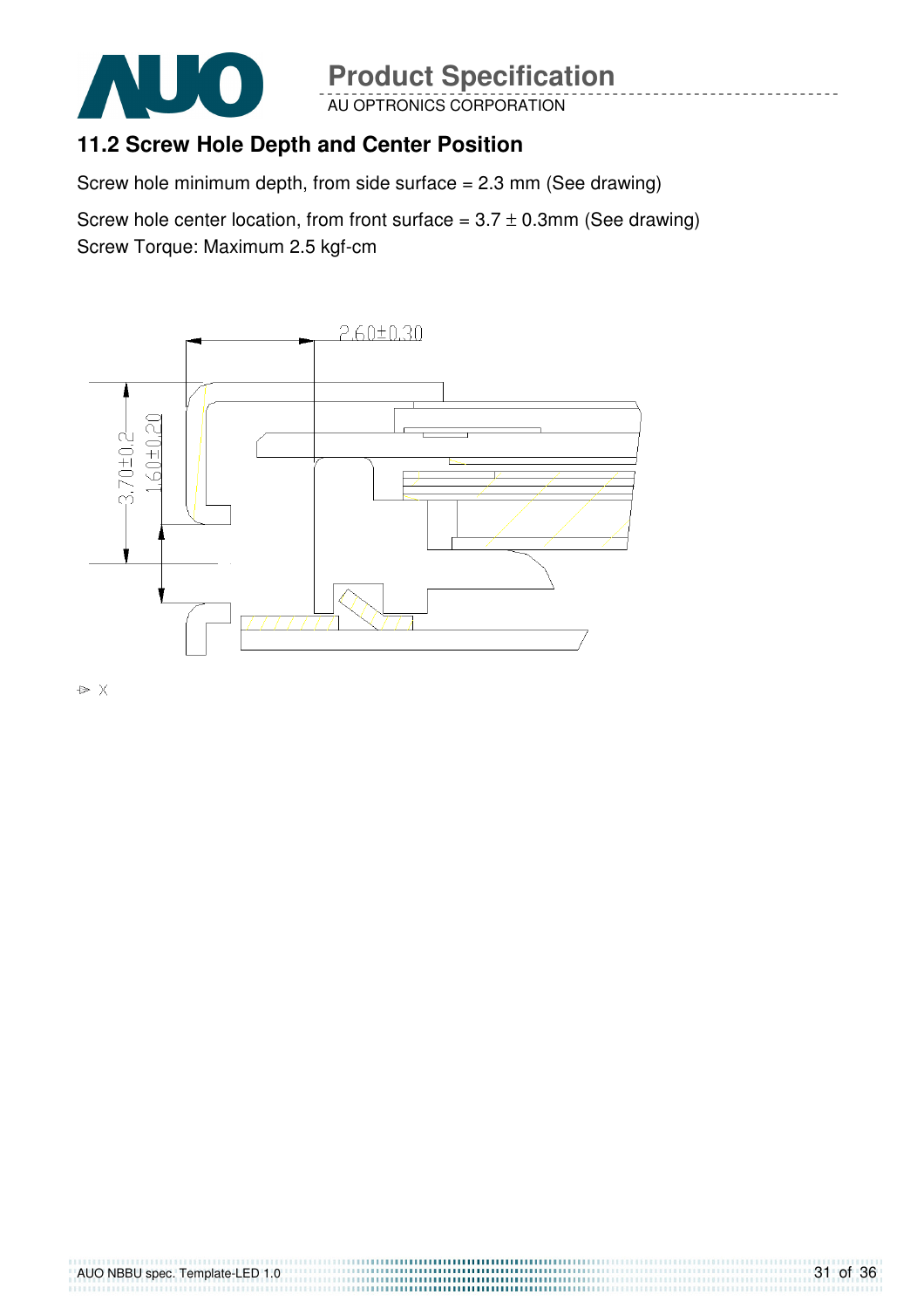![](_page_31_Picture_0.jpeg)

AU OPTRONICS CORPORATION

**12. Shipping and Package**

![](_page_31_Figure_4.jpeg)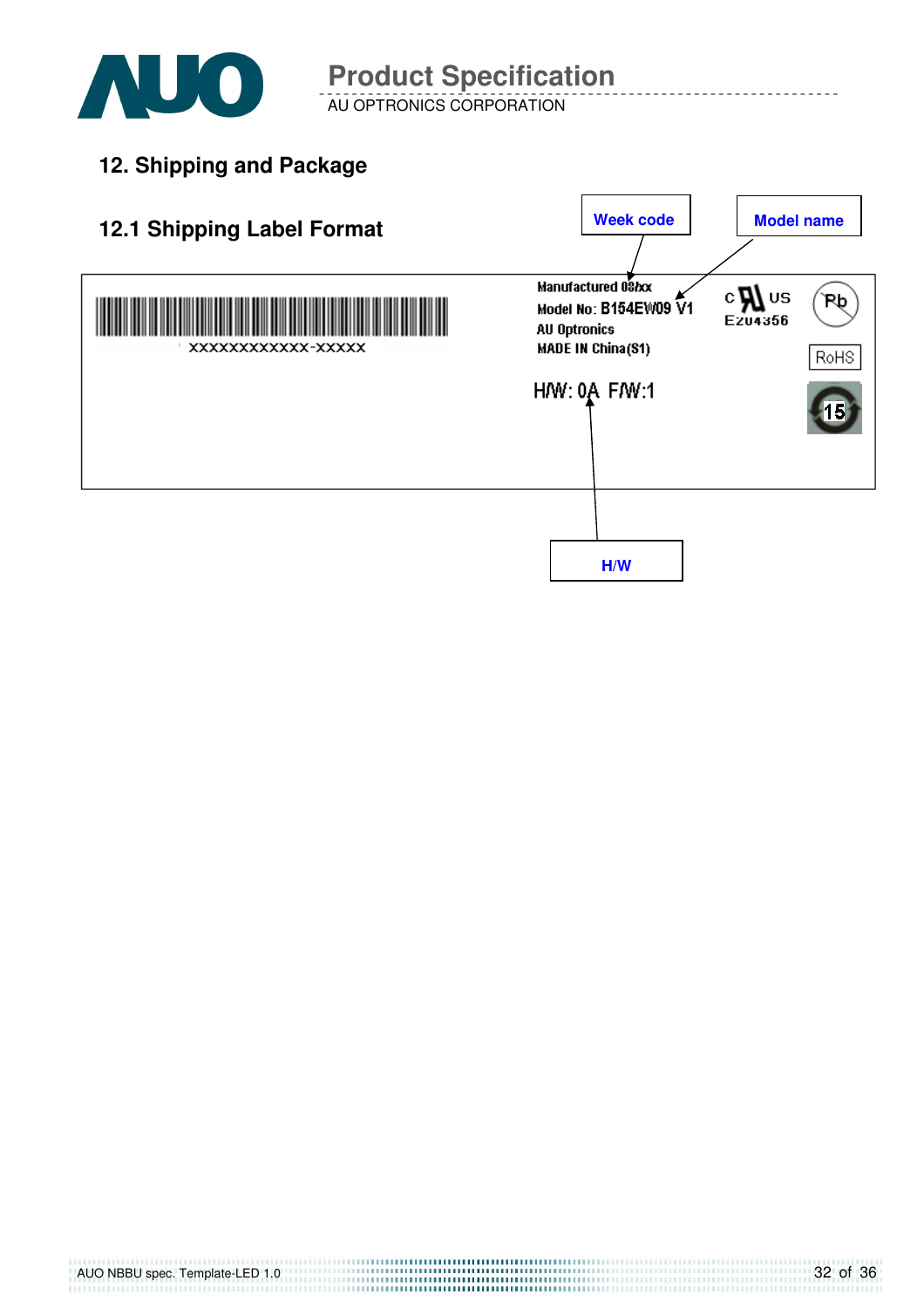![](_page_32_Picture_0.jpeg)

AU OPTRONICS CORPORATION **Product Specification** 

### **12.2 Carton package**

![](_page_32_Figure_3.jpeg)

### **12.3 Shipping package of palletizing sequence**

![](_page_32_Figure_5.jpeg)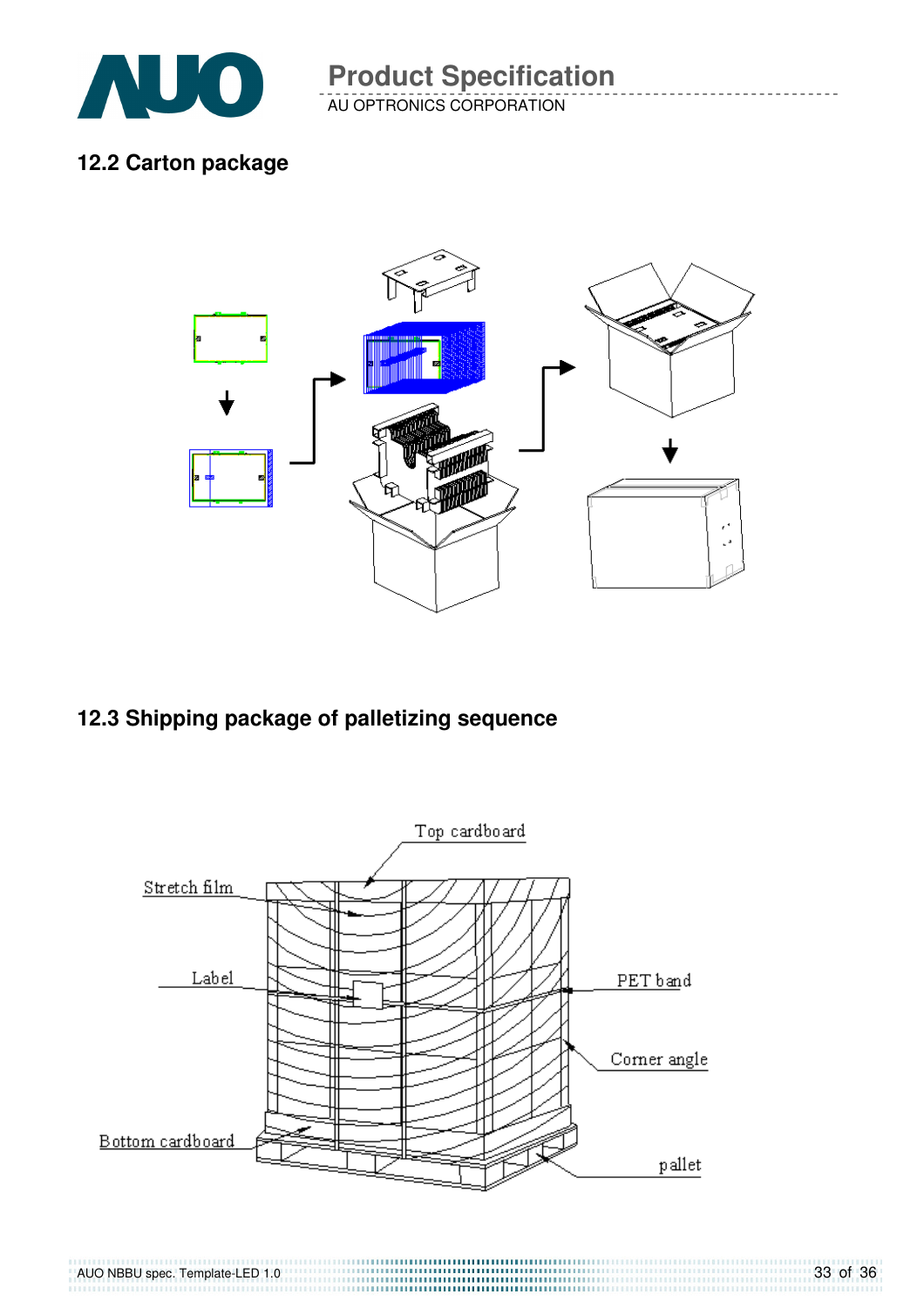![](_page_33_Picture_0.jpeg)

AU OPTRONICS CORPORATION

### **13. Appendix: EDID description**

| <b>Address</b> | <b>FUNCTION</b>                                                           | B154EW09        | Value      | Value       | <b>Note</b> |
|----------------|---------------------------------------------------------------------------|-----------------|------------|-------------|-------------|
| <b>HEX</b>     |                                                                           | <b>HEX</b>      | <b>BIN</b> | <b>DEC</b>  |             |
| 00             | Header                                                                    | 00              | 00000000   | $\mathbf 0$ |             |
| 01             |                                                                           | FF              | 11111111   | 255         |             |
| 02             |                                                                           | FF.             | 11111111   | 255         |             |
| 03             |                                                                           | <b>FF</b>       | 11111111   | 255         |             |
| 04             |                                                                           | FF<br><b>FF</b> | 11111111   | 255         |             |
| 05             |                                                                           |                 | 11111111   | 255         |             |
| 06             |                                                                           | FF              | 11111111   | 255         |             |
| 07             |                                                                           | 00              | 00000000   | $\pmb{0}$   |             |
| 08             | EISA Manuf. Code LSB                                                      | 06              | 00000110   | 6           |             |
| 09             | <b>Compressed ASCII</b>                                                   | AF              | 10101111   | 175         |             |
| 0A             | <b>Product Code</b>                                                       | 74              | 01110100   | 116         |             |
| 0B             | hex, LSB first                                                            | 91              | 10010001   | 145         |             |
| 0C             | 32-bit ser #                                                              | 00              | 00000000   | $\pmb{0}$   |             |
| 0D             |                                                                           | 00              | 00000000   | $\mathbf 0$ |             |
| 0E             |                                                                           | 00              | 00000000   | $\pmb{0}$   |             |
| 0F             |                                                                           | 00              | 00000000   | $\pmb{0}$   |             |
| 10             | Week of manufacture                                                       | 01              | 00000001   | 1           |             |
| 11             | Year of manufacture                                                       | 12              | 00010010   | 18          |             |
| 12             | <b>EDID Structure Ver.</b>                                                | 01              | 00000001   | 1           |             |
| 13             | EDID revision #                                                           | 03              | 00000011   | 3           |             |
|                | Video input def. (digital I/P, non-TMDS,                                  |                 |            |             |             |
| 14             | CRGB)                                                                     | 80              | 10000000   | 128         |             |
| 15             | (rounded to cm)<br>Max H image size                                       | 21              | 00100001   | 33          |             |
| 16             | Max V image size (rounded to cm)                                          | 15              | 00010101   | 21          |             |
| 17             | Display Gamma (=(gamma*100)-100)<br>Feature support (no DPMS, Active OFF, | 78              | 01111000   | 120         |             |
| 18             | RGB, tmg Blk#1)                                                           | 0A              | 00001010   | 10          |             |
| 19             | Red/green low bits (Lower 2:2:2:2 bits)                                   | 27              | 00100111   | 39          |             |
| 1A             | Blue/white low bits (Lower 2:2:2:2 bits)                                  | 75              | 01110101   | 117         |             |
| 1B             | Red x (Upper 8 bits)                                                      | 98              | 10011000   | 152         |             |
| 1 <sub>C</sub> | Red y/ highER 8 bits                                                      | 58              | 01011000   | 88          |             |
| 1D             | Green x                                                                   | 58              | 01011000   | 88          |             |
| 1E             | Green y                                                                   | 92              | 10010010   | 146         |             |
| 1F             | Blue x                                                                    | 27              | 00100111   | 39          |             |
| 20             | Blue y                                                                    | 1D              | 00011101   | 29          |             |
| 21             | White x                                                                   | 50              | 01010000   | 80          |             |
| 22             | White y                                                                   | 54              | 01010100   | 84          |             |
| 23             | Established timing 1                                                      | 00              | 00000000   | 0           |             |
| 24             | Established timing 2                                                      | 00              | 00000000   | $\pmb{0}$   |             |
| 25             | Established timing 3                                                      | 00              | 00000000   | $\mathbf 0$ |             |
| 26             | Standard timing #1                                                        | 01              | 00000001   | 1           |             |
| 27             |                                                                           | 01              | 00000001   | 1           |             |
| 28             | Standard timing #2                                                        | 01              | 00000001   | 1           |             |
| 29             |                                                                           | 01              | 00000001   |             |             |
| 2A             | Standard timing #3                                                        | 01              | 00000001   | 1           |             |
| 2B             |                                                                           | 01              |            |             |             |
|                |                                                                           |                 | 00000001   |             |             |

34 of 36 AUO NBBU spec. Template-LED 1.0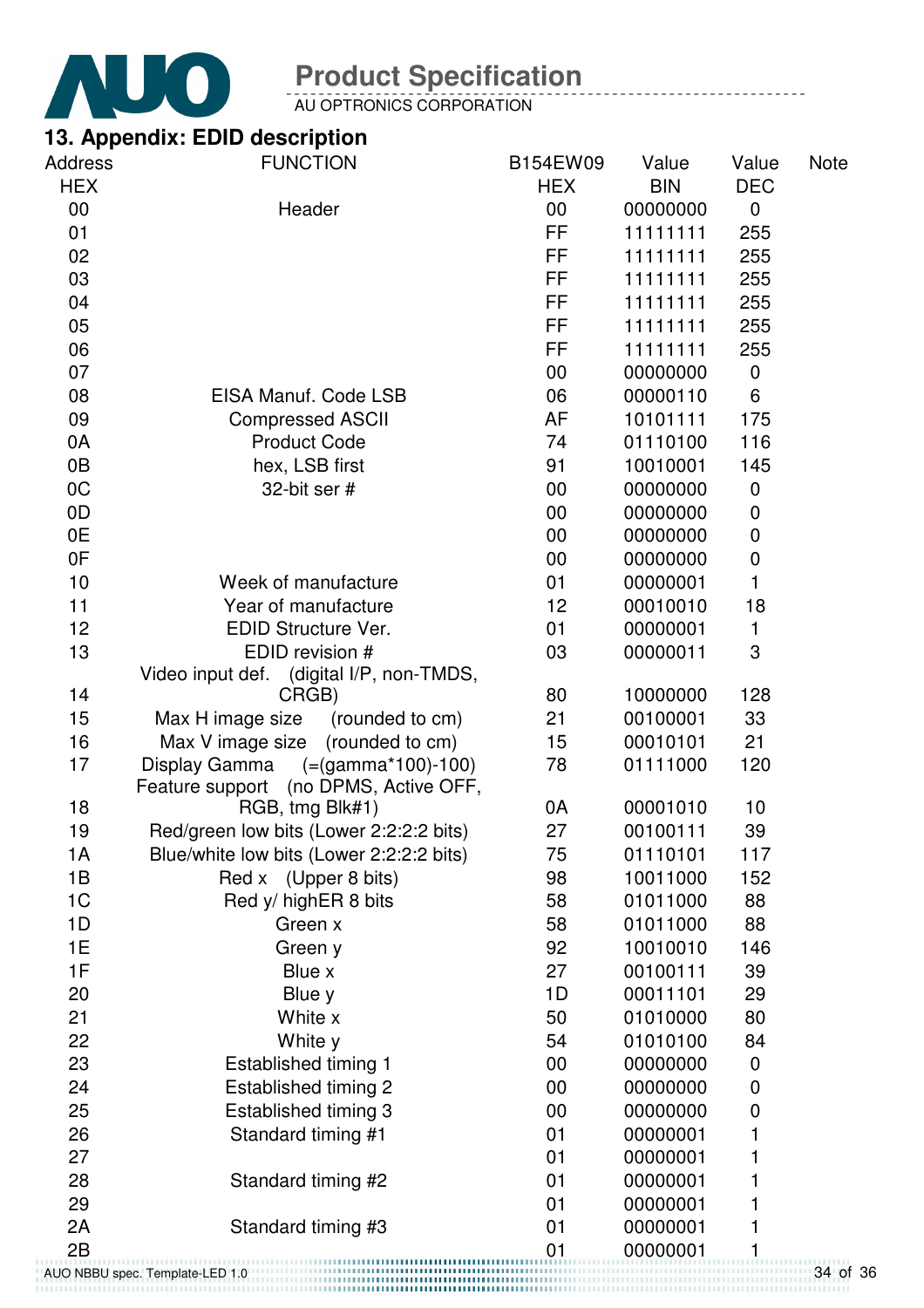![](_page_34_Picture_0.jpeg)

AU OPTRONICS CORPORATION

| 2 <sub>C</sub>                  | Standard timing #4                               | 01             | 00000001 | 1              |  |
|---------------------------------|--------------------------------------------------|----------------|----------|----------------|--|
| 2D                              |                                                  | 01             | 00000001 | 1              |  |
| 2E                              | Standard timing #5                               | 01             | 00000001 | 1              |  |
| 2F                              |                                                  | 01             | 00000001 | 1              |  |
| 30                              | Standard timing #6                               | 01             | 00000001 | 1              |  |
| 31                              |                                                  | 01             | 00000001 | 1              |  |
| 32                              | Standard timing #7                               | 01             | 00000001 | 1              |  |
| 33                              |                                                  | 01             | 00000001 | 1              |  |
| 34                              | Standard timing #8                               | 01             | 00000001 | $\mathbf{1}$   |  |
| 35                              |                                                  | 01             | 00000001 | 1              |  |
| 36                              | <b>LSB</b><br>Pixel Clock/10000                  | C <sub>7</sub> | 11000111 | 199            |  |
| 37                              | Pixel Clock/10000<br><b>USB</b>                  | 1B             | 00011011 | 27             |  |
| 38                              | Horz active Lower 8bits                          | $00\,$         | 00000000 | $\mathbf 0$    |  |
| 39                              | Horz blanking Lower 8bits                        | 9E             | 10011110 | 158            |  |
| 3A                              | HorzAct:HorzBlnk<br>Upper 4:4 bits               | 50             | 01010000 | 80             |  |
| 3B                              | Lower 8bits<br><b>Vertical Active</b>            | 20             | 00100000 | 32             |  |
| 3C                              | Vertical Blanking Lower 8bits                    | 18             | 00011000 | 24             |  |
| 3D                              | Vert Act: Vertical Blanking<br>(upper $4:4$ bit) | 30             | 00110000 | 48             |  |
| 3E                              | HorzSync. Offset                                 | 30             | 00110000 | 48             |  |
| 3F                              | HorzSync. Width                                  | 20             | 00100000 | 32             |  |
| 40                              | VertSync.Offset: VertSync.Width                  | 36             | 00110110 | 54             |  |
| 41                              | Horz‖ Sync Offset/Width Upper 2bits              | $00\,$         | 00000000 | $\pmb{0}$      |  |
| 42                              | Horizontal Image Size Lower 8bits                | 4B             | 01001011 | 75             |  |
| 43                              | Vertical Image Size Lower 8bits                  | <b>CF</b>      | 11001111 | 207            |  |
|                                 | Horizontal & Vertical Image Size (upper 4:4      |                |          |                |  |
| 44                              | bits)                                            | 10             | 00010000 | 16             |  |
| 45                              | Horizontal Border (zero for internal LCD)        | $00\,$         | 00000000 | 0              |  |
| 46                              | Vertical Border (zero for internal LCD)          | 00             | 00000000 | 0              |  |
|                                 | Signal (non-intr, norm, no stero, sep sync,      |                |          |                |  |
| 47                              | neg pol)                                         | 18             | 00011000 | 24             |  |
| 48                              | Detailed timing/monitor                          | 00             | 00000000 | 0              |  |
| 49                              | descriptor #2                                    | 00             | 00000000 | 0              |  |
| 4A                              |                                                  | 00             | 00000000 | $\mathbf 0$    |  |
| 4B                              |                                                  | 0F             | 00001111 | 15             |  |
| 4C                              |                                                  | 00             | 00000000 | $\mathbf 0$    |  |
| 4D                              |                                                  | 00             | 00000000 | 0              |  |
| 4E                              |                                                  | 00             | 00000000 | 0              |  |
| 4F                              |                                                  | 00             | 00000000 | 0              |  |
| 50                              |                                                  | 00             | 00000000 | 0              |  |
| 51                              |                                                  | 00             | 00000000 | 0              |  |
| 52                              |                                                  | 00             | 00000000 | 0              |  |
| 53                              |                                                  | 00             | 00000000 | 0              |  |
| 54                              |                                                  | 00             | 00000000 | 0              |  |
| 55                              |                                                  | 00             | 00000000 | 0              |  |
| 56                              |                                                  | 00             | 00000000 | 0              |  |
| 57                              |                                                  | 00             | 00000000 | $\mathbf 0$    |  |
| 58                              |                                                  | 00             | 00000000 | $\overline{0}$ |  |
| 59                              |                                                  | 20             | 00100000 | 32             |  |
| <b>5A</b>                       | Detailed timing/monitor                          | 00             | 00000000 | 0              |  |
|                                 |                                                  |                |          |                |  |
| AUO NBBU spec. Template-LED 1.0 |                                                  |                |          |                |  |

35 of 36